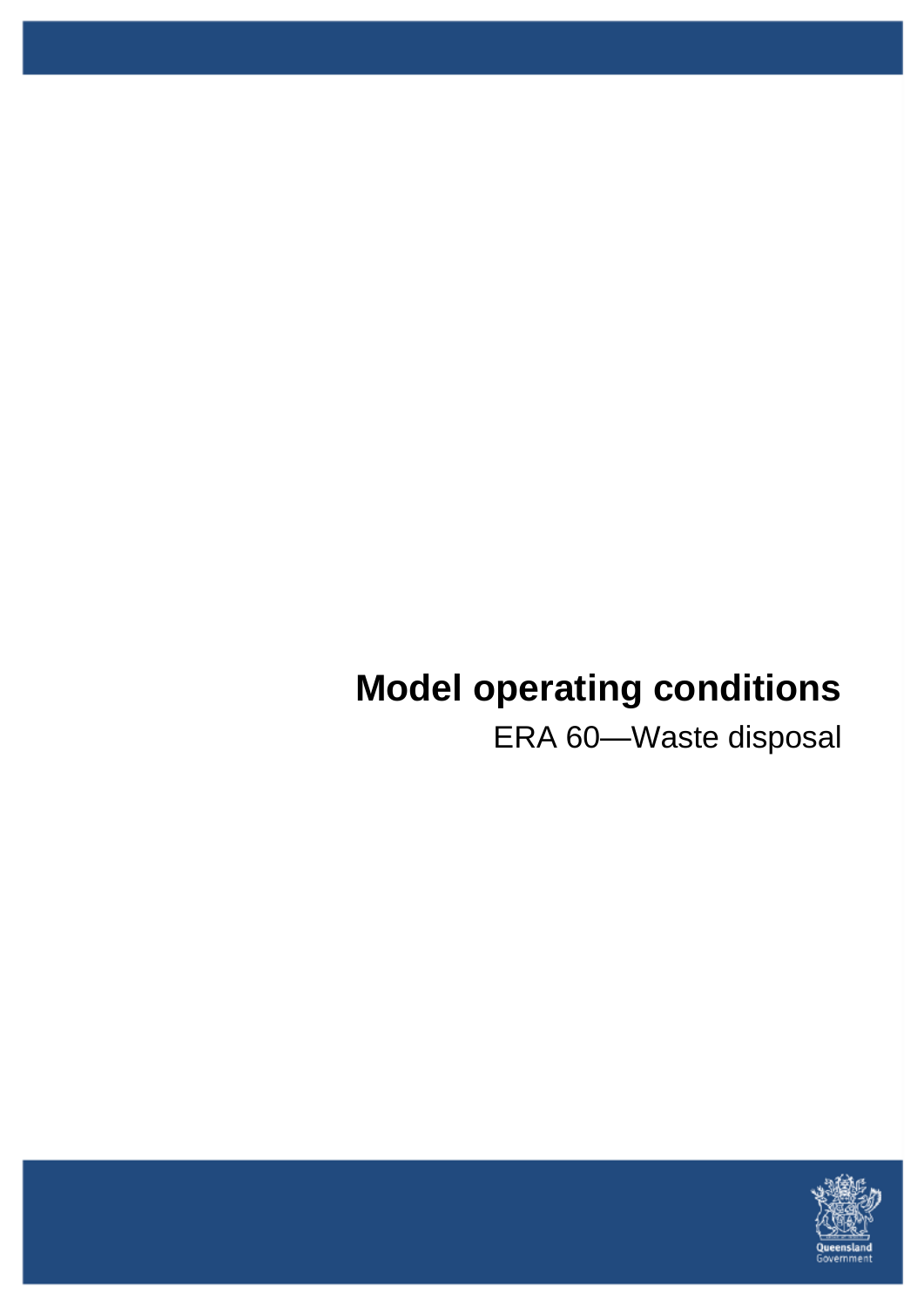| <b>Version</b> | <b>Date</b>       | <b>Description of changes</b>                                                                                                                                                                                                                                                                   |
|----------------|-------------------|-------------------------------------------------------------------------------------------------------------------------------------------------------------------------------------------------------------------------------------------------------------------------------------------------|
| 1.00           | 26 November 2013  | Original document                                                                                                                                                                                                                                                                               |
| 1.01           | 30 January 2015   | Formatted tables and page numbers. Changed 1,1 Dichloroethene to 1,1<br>Dichloroethene                                                                                                                                                                                                          |
| 2.00           | 24 November 2015  | Updated corporate style                                                                                                                                                                                                                                                                         |
| 2.01           | 1 July 2016       | Added policy register reference                                                                                                                                                                                                                                                                 |
| 2.02           | 3 July 2017       | Updated reference from Sustainable Planning Act 2009 to Planning Act 2016                                                                                                                                                                                                                       |
| 3.00           | 07 September 2017 | Condition numbers updated to reflect the DES condition library numbering (Connect<br>conditions). Minor amendments made to some conditions for consistency with other<br>model conditions.                                                                                                      |
| 3.01           | 29 September 2017 | Minor formatting changes.                                                                                                                                                                                                                                                                       |
| 3.02           | 25 June 2018      | Document rebranded to align with machinery of government changes.                                                                                                                                                                                                                               |
| 4.00           | 23 November 2018  | Updated for Environmental Protection (Waste ERA Framework) Amendment<br>Regulation 2018. Also updated reference to Marine Parks Act and "Monitoring and<br>sampling manual".                                                                                                                    |
| 4.01           | 18 December 2018  | In Section 4.4 and Section 6 reference to "prescribed contaminants" corrected to<br>"prescribed water contaminants". In Section 4.4 reference to "Schedule 9 of the<br><i>Environmental Protection Act 1994</i> " corrected to "Schedule 9 of the Environmental<br>Protection Regulation 2008". |
| 5.00           | 4 February 2019   | Minor corrections.                                                                                                                                                                                                                                                                              |
| 5.01           | 20 February 2019  | Minor change to reinstate changes made at 4.01 as these were accidently removed in<br>version 5.00.                                                                                                                                                                                             |
| 5.02           | 08 October 2019   | Updated for the Environmental Protection Regulation 2019                                                                                                                                                                                                                                        |

Prepared by: Industry Sector Regulation & Support, Department of Environment and Science

#### © State of Queensland, 2017

The Queensland Government supports and encourages the dissemination and exchange of its information. The copyright in this publication is licensed under a Creative Commons Attribution 3.0 Australia (CC BY) licence.



Under this licence you are free, without having to seek our permission, to use this publication in accordance with the licence terms.

You must keep intact the copyright notice and attribute the State of Queensland as the source of the publication. For more information on this licence, visit<http://creativecommons.org/licenses/by/3.0/au/deed.en>

If you need to access this document in a language other than English, please call the Translating and Interpreting Service (TIS National) on 131 450 and ask them to telephone Library Services on +61 7 3170 5470.

This publication can be made available in an alternative format (e.g. large print or audiotape) on request for people with vision impairment; phone +61 7 3170 5470 or email <library@des.qld.gov.au>.

September 2017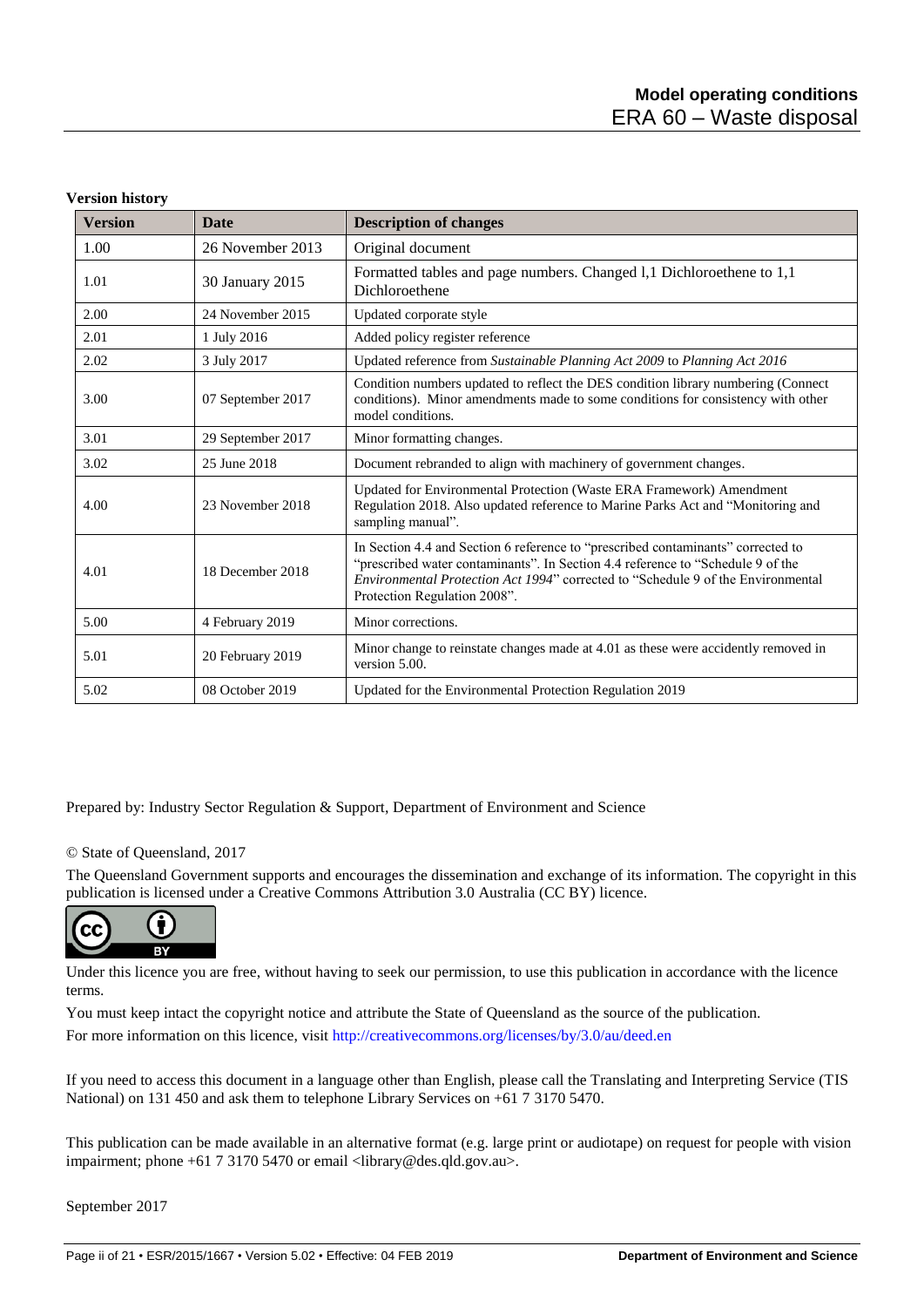## **Contents**

| 1 |     |  |
|---|-----|--|
| 2 |     |  |
|   | 2.1 |  |
|   | 2.2 |  |
|   | 2.3 |  |
| 3 |     |  |
|   | 3.1 |  |
|   | 3.2 |  |
| 4 |     |  |
|   | 4.1 |  |
|   | 4.2 |  |
|   | 4.3 |  |
|   | 4.4 |  |
| 5 |     |  |
| 6 |     |  |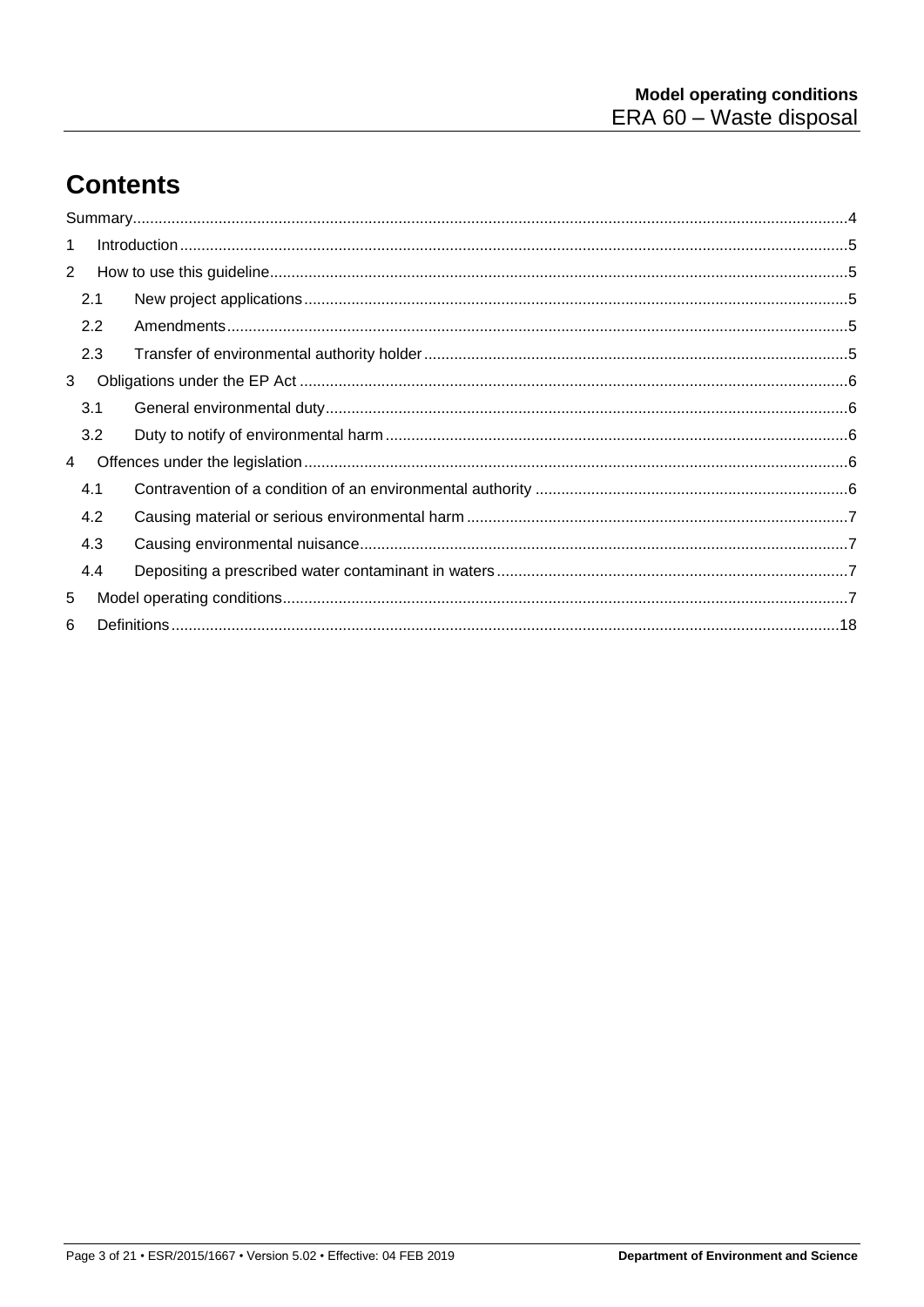### **Summary**

This document provides advice to potential environmental authority holders on the model operating conditions that will be applied to their environmental authority for environmentally relevant activity (ERA) 60 landfill operations if a site specific application is made for the following thresholds:

- 1. ERA 60 (1)
- 2. ERA 60 (2)
- 3. ERA 60 (3)
- 4. ERA 60 (4).

Key terms and/or phrases used in this document are defined in the definitions section and bolded throughout this document.

The model operating conditions were drafted before ERA 60 was split to include threshold 3 for disposing of only inert waste and threshold 4 for maintaining a decommissioned waste disposal facility. The model conditions have not been assigned to individual thresholds. Rather, if a particular model operating condition does not apply to an operation, then it will not form part of the conditions placed on the environmental authority. Similarly, additional conditions can be applied at the discretion of the **administering authority** to address risks that are specific to a particular operation or a particular site (e.g. where specific **environmental values** may be impacted).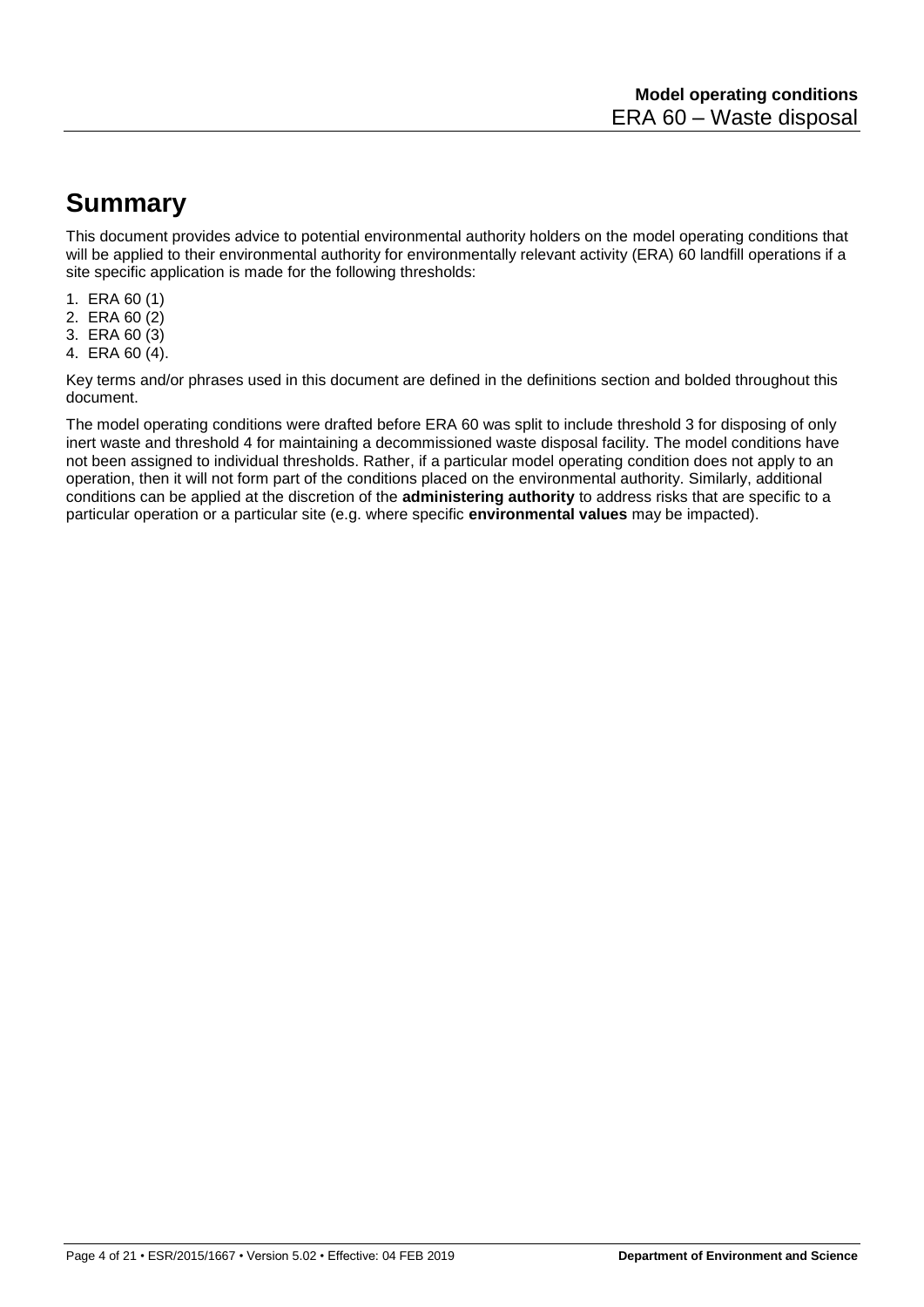### **1 Introduction**

The *Environmental Protection Act 1994* (EP Act) provides for the granting of environmental authorities for landfill operations (i.e. ERA 60—Waste disposal).

These model operating conditions provide a framework of conditions that will apply to landfill operations across the State of Queensland.

In giving approval under the EP Act for ERA 60—Waste disposal **activities**, the **administering authority** must address the regulatory requirements set out in the Environmental Protection Regulation 2019 and the standard criteria contained in the EP Act. The **administering authority** will give consideration to these regulatory requirements in the context of specific information about the environmental impacts of a particular project provided through application documentation for an environmental authority.

Conditions in your environmental authority will generally state what is and what is not permitted as part of the **activity**. They will relate to the operation of the **activity** and also cover rehabilitation requirements. Where you also require a development permit for your **activity** under the *Planning Act 2016*, the conditions in your environmental authority will not deal with land-use issues, as these will be assessed and conditioned in your development approval.

An environmental authority approves the carrying out of an **activity** and does not approve any environmental harm unless a condition stated by the authority specifically states that an action or event can occur.

The **administering authority** may amend the conditions in this guideline to ensure they are current and appropriate (although conditions in your approval will only change in the circumstances set out in the EP Act).

### **2 How to use this guideline**

### **2.1 New project applications**

These model operating conditions provide a framework of conditions that will be applicable to all new environmental authorities for ERA 60—Waste disposal activities where a site specific application is made.

As the model operating conditions are a framework only, additional conditions can be applied at the discretion of the **administering authority** to address risks that are specific to a particular operation or a particular site (e.g. where specific **environmental values** may be impacted). Also, if a particular model operating condition does not apply to an operation, then it will not form part of the conditions placed on the environmental authority.

The applicant can also request the addition of conditions or removal of model conditions to tailor the environmental authority to their particular operation. These requests are to be made through the site specific application for an environmental authority supported by a justification for the change requested.

In some circumstances, payment of financial assurance may also be required. If financial assurance is required, it will be stated as an additional condition on the environmental authority.

If a condition of the environmental authority requires monitoring to occur, limit objectives should first be sourced from any relevant environmental protection policy (EPP).

### **2.2 Amendments**

Where an amendment application involves altering **activities** covered by the model operating conditions, negotiation with **you** should take place before the original conditions are amended to reflect the model operating conditions. An amendment application is not an opportunity for the **administering authority** to impose these model operating conditions on an existing project, except to the extent that **you** seek to adopt the model operating conditions.

### **2.3 Transfer of environmental authority holder**

The model operating conditions should not be imposed upon a transfer, unless at the request of the transferee.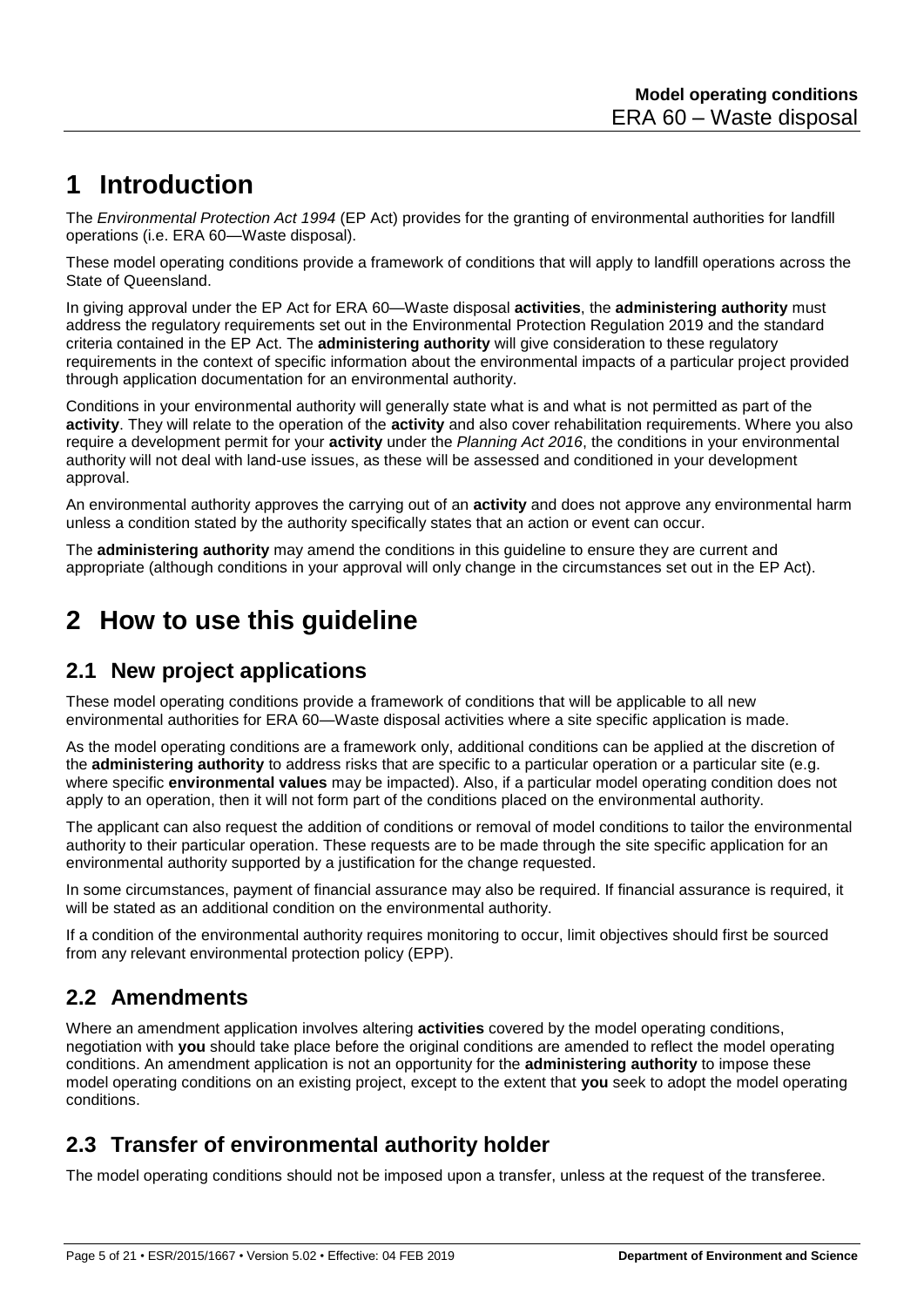## **3 Obligations under the EP Act**

At all times **you** must meet your obligations under the EP Act. The following information is provided to help **you** understand some of the key environmental obligations under the EP Act which may relate to the operation of your **activity**. This is not an exhaustive list of all of the environmental obligations. Environmental obligations which **you** must comply with include:

- 1. general environmental duty—s. 319
- 2. duty to notify environmental harm—ss. 320-320G.

#### **3.1 General environmental duty**

A person must not carry out any activity that causes, or is likely to cause, environmental harm unless the person takes all reasonable and practicable **measures** to prevent or minimise the harm. This is a person's general environmental duty.

**You** have the responsibility to work out what **you** need to do to make sure that **you** manage your environmental risk and achieve the outcomes set out in your environmental authority.

Failure to comply with the general environmental duty is not, itself, an offence. However causing an environmental nuisance or causing serious or material environmental harm is an offence unless **you** can prove:

- 1. that the nuisance or harm was not unlawful; and
- 2. **you** have complied with the general environmental duty.

### **3.2 Duty to notify of environmental harm**

The duty to notify requires a person to give notice where serious or material environmental harm is caused or there is a risk of such harm and that harm is not authorised by the **administering authority**.

For more information on the duty to notify requirements, including who must be notified, how and when to notify, refer to the guideline *The duty to notify of environmental harm* (available at [www.qld.gov.au](http://www.qld.gov.au/) using the publication number ESR/2016/2271).

### **4 Offences under the legislation**

This section sets out some of the offences that **you** should be aware of as **you** are carrying out your **activity**. If **you** commit one of these offences, **you** could be fined, prosecuted, or required by the **administering authority** to take some action. This is not an exhaustive list of all of the environmental offences under the legislation.

If **you** do commit an offence while carrying out your **activity**, the **administering authority** will take enforcement action in accordance with its [Enforcement guidelines.](http://www.ehp.qld.gov.au/management/pdf/enforcement-guidelines.pdf)

#### **4.1 Contravention of a condition of an environmental authority**

It is a legal requirement for **you** to comply with the conditions in your environmental authority. **You** must also ensure that anyone operating under the environmental authority also complies with the conditions. This might include contractors visiting the site temporarily or transport operators loading and unloading materials on site, and all staff employed at the site. Multiple people may be prosecuted if an offence is committed.

If **you** think that **you** have breached a condition of your environmental authority, it is your responsibility to fix the problem and bring yourself back into compliance with the condition. **You** should not wait for the **administering authority** to tell **you** what do to. **You** may be required to contact the **administering authority** by the conditions in your environmental authority and the duty to notify.

Penalties for a breach of a condition of an environmental authority vary from penalty infringement notices (PIN) for one-off offences that are easily rectified, to the issuing of statutory notices—such as an environmental evaluation, transitional environmental program or an environmental protection order. In serious cases the **administering authority** may initiate court proceedings to have a court order issued or may prosecute those responsible for the breach.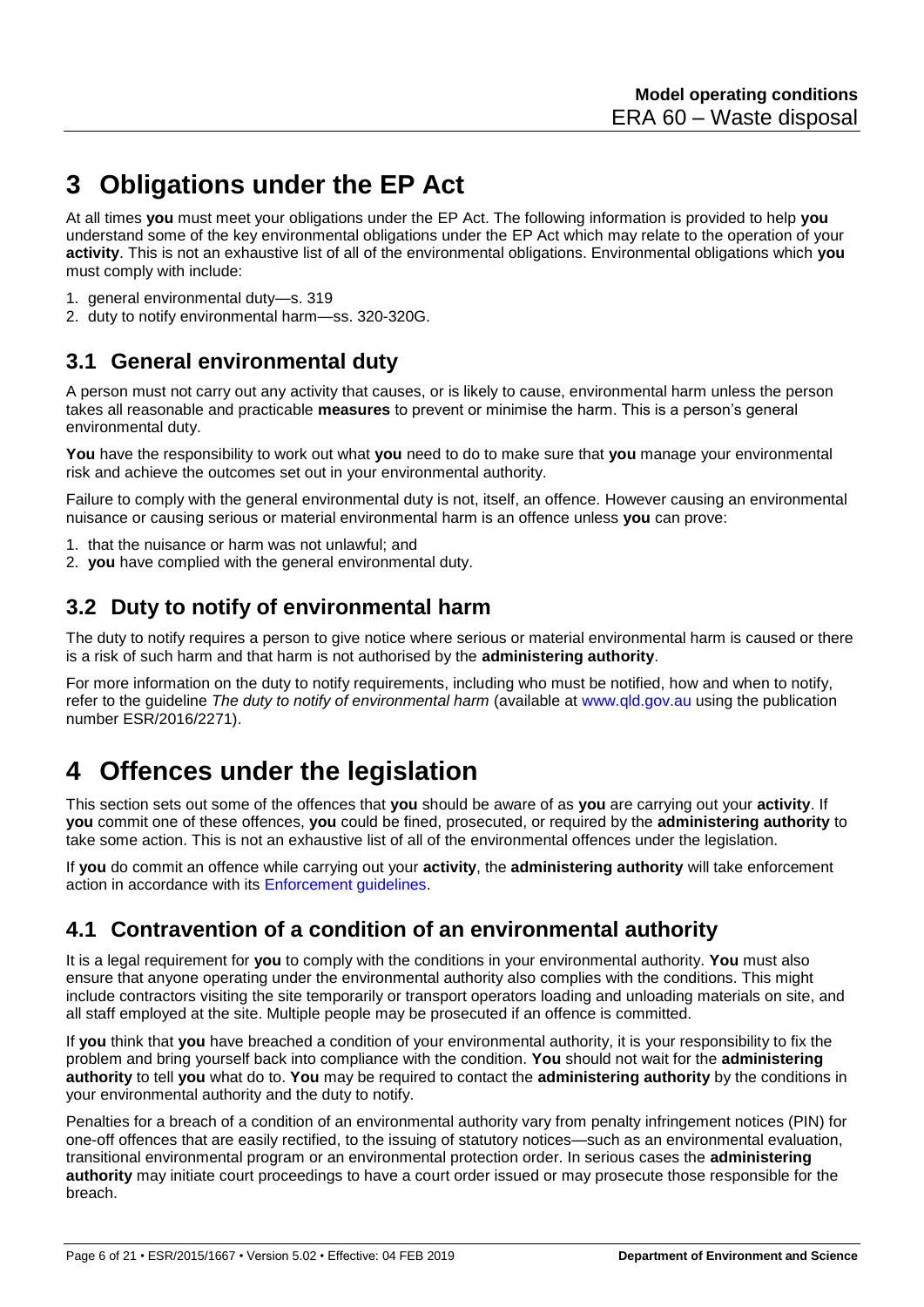#### **4.2 Causing material or serious environmental harm**

Material environmental harm has the meaning as defined in s. 16 of the EP Act. In summary, material environmental harm is environmental harm that costs more than \$5,000 to clean up, or that causes (or has the potential to cause) more than \$5,000 worth of damage to property.

Serious environmental harm has the meaning as defined in s. 17 of the EP Act. In summary, it is harm that is irreversible; has a high impact or widespread effects to the environment; is caused to an area of high conservation significance; or causes clean-up costs or property damage worth more than \$50,000. Material and serious environmental harm excludes environmental nuisance.

### **4.3 Causing environmental nuisance**

Environmental harm includes environmental nuisance. Environmental nuisance is unreasonable interference with an environmental value caused by aerosols, fumes, light, noise, odour, particles or smoke. It may also include an unhealthy, **offensive** or unsightly condition because of contamination. For activities that need an environmental authority, the most common causes of environmental nuisance are dust, noise and odour.

### **4.4 Depositing a prescribed water contaminant in waters**

**Prescribed water contaminants** includes a wide variety of contaminants from inert substances such as earth, clay, gravel and sediment to substances such as chemicals, contaminants with a high or low pH, construction and building waste, gas, oil and sewage. For a full list of **prescribed water contaminants** see Schedule 10 of the Environmental Protection Regulation 2019.

It is your responsibility to ensure that **prescribed water contaminants** are not left in a place where they could enter a waterway roadside gutter or stormwater drain and to make sure that they do not actually get into one of those places. This includes making sure that stormwater falling on or running across your site does not leave the site contaminated. Where stormwater contamination occurs **you** must ensure that it is treated to remove contaminants. **You** should also consider where and how **you** store material used in your processes onsite to reduce the chance of water contamination.

## **5 Model operating conditions**

| Model operating conditions for ERA 60 activities |                                                                                                                                                                                                                                                                                                                                                                                                                                                       |  |  |  |
|--------------------------------------------------|-------------------------------------------------------------------------------------------------------------------------------------------------------------------------------------------------------------------------------------------------------------------------------------------------------------------------------------------------------------------------------------------------------------------------------------------------------|--|--|--|
| <b>GENERAL</b>                                   |                                                                                                                                                                                                                                                                                                                                                                                                                                                       |  |  |  |
| <b>PMG010</b><br>(G1)                            | Activities under this environmental authority must be conducted in accordance with the following limitations:<br>1. <insert <b="" extent,="" limitations="" nature="" of="" or="" the="">activity approved<br/>2. <repeat <b="" all="" for="" relevant="">activities approved&gt;.</repeat></insert>                                                                                                                                                  |  |  |  |
| <b>PMG008</b><br>(G2)                            | All reasonable and practicable <b>measures</b> must be taken to prevent or minimise environmental harm caused by the<br>activities.                                                                                                                                                                                                                                                                                                                   |  |  |  |
| <b>PMG007</b><br>(G3)                            | Any breach of a condition of this environmental authority must be reported to the administering authority as soon<br>as practicable within 24 hours of becoming aware of the breach. Records must be kept including full details of the<br>breach and any subsequent actions undertaken.                                                                                                                                                              |  |  |  |
| <b>PMG014</b><br>(G4)                            | Other than as permitted by this environmental authority, the release of a contaminant into the environment must<br>not occur.                                                                                                                                                                                                                                                                                                                         |  |  |  |
| <b>PMG018</b><br>(G5)                            | All information and records required by the conditions of this environmental authority must be kept for a minimum of<br>five years with the exception of environmental monitoring results, which must be kept until surrender of this<br>environmental authority. All information and records required by the conditions of this environmental authority must<br>be provided to the administering authority upon request and in the format requested. |  |  |  |
| <b>PMG015</b>                                    | An appropriately qualified person(s) must monitor, record and interpret all parameters that are required to be                                                                                                                                                                                                                                                                                                                                        |  |  |  |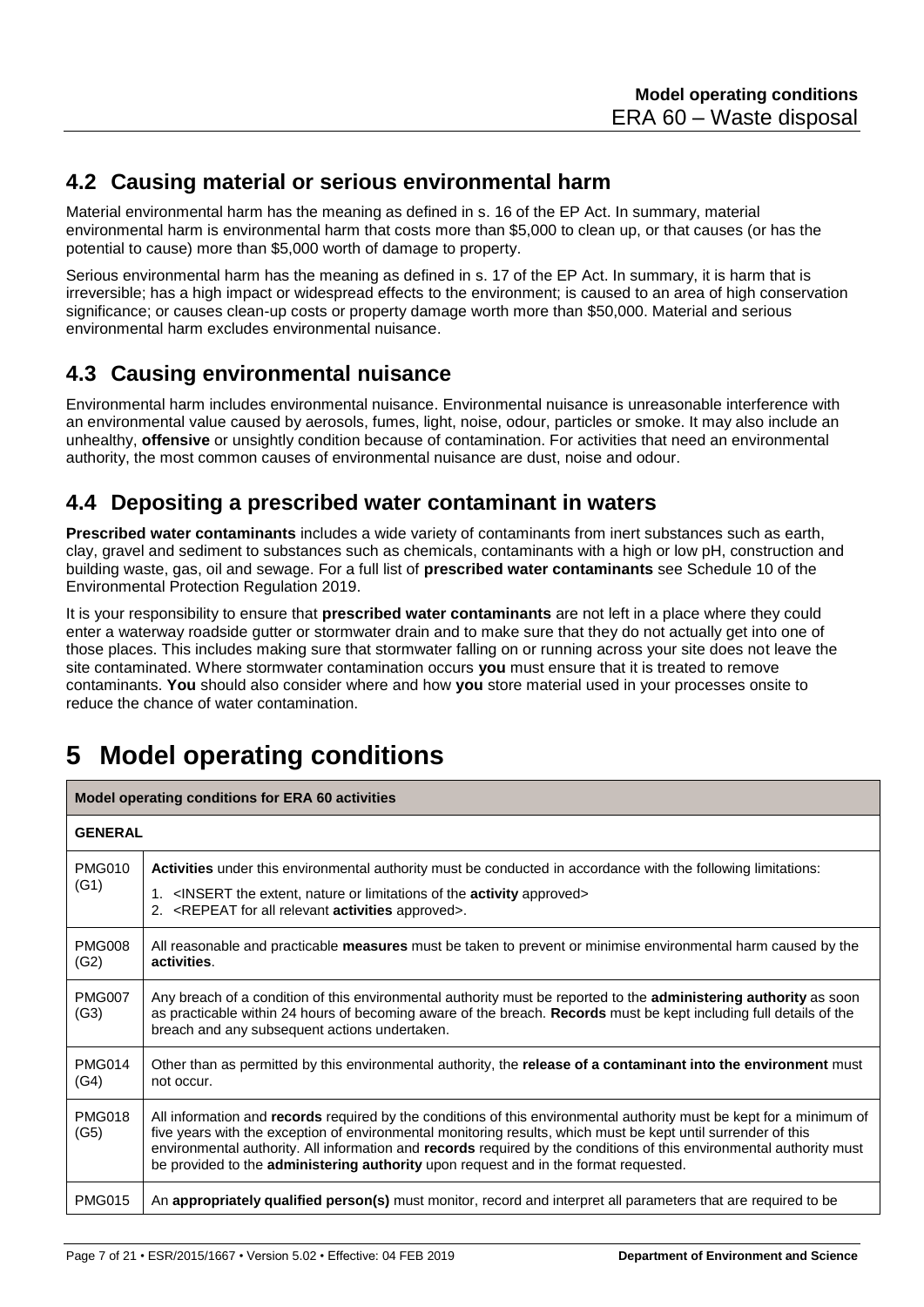| (G6)                   | monitored by this environmental authority and in the manner specified by this environmental authority.                                                                                                                                                                                                                                                                                                                                                                                                                                                                                                                                                                                                                                                                                                                                                                                                 |
|------------------------|--------------------------------------------------------------------------------------------------------------------------------------------------------------------------------------------------------------------------------------------------------------------------------------------------------------------------------------------------------------------------------------------------------------------------------------------------------------------------------------------------------------------------------------------------------------------------------------------------------------------------------------------------------------------------------------------------------------------------------------------------------------------------------------------------------------------------------------------------------------------------------------------------------|
| <b>PMG011</b><br>(G7)  | All analyses required under this environmental authority must be carried out by a laboratory that has National<br>Association of Testing Authorities (NATA) certification, or an equivalent certification, for such analyses. <the only<br="">exception to this condition is for in situ monitoring of <insert parameters="" relevant="">.&gt;</insert></the>                                                                                                                                                                                                                                                                                                                                                                                                                                                                                                                                          |
| <b>PMG009</b><br>(G8)  | When required by the administering authority, monitoring must be undertaken in the manner prescribed by the<br>administering authority, to investigate a complaint of environmental nuisance arising from the activity. The<br>monitoring results must be provided within 10 business days to the administering authority upon its request.                                                                                                                                                                                                                                                                                                                                                                                                                                                                                                                                                            |
| <b>PMG017</b><br>(G9)  | The activity must be undertaken in accordance with written procedures that:<br>1. identify potential risks to the environment from the activity during routine operations, closure and an emergency<br>2. establish and maintain control measures that minimise the potential for environmental harm<br>3. ensure plant, equipment and measures are maintained in a proper and effective condition<br>4. ensure plant, equipment and measures are operated in a proper and effective manner<br>5. ensure that staff are trained and aware of their obligations under the Environmental Protection Act 1994<br>6. ensure that reviews of environmental performance are undertaken at least annually.                                                                                                                                                                                                    |
| <b>PMG021</b><br>(G10) | All reasonable and practicable measures must be taken to contain litter within the waste operations area, and<br>retrieve litter released.                                                                                                                                                                                                                                                                                                                                                                                                                                                                                                                                                                                                                                                                                                                                                             |
| PMG022<br>(G11)        | A leachate collection system must be designed by an appropriately qualified person and installed and maintained<br>to:<br>1. collect leachate generated in the landfill unit;<br>2. convey the collected leachate out of the landfill unit to an appropriate leachate storage facility; and<br>3. restrict the height of the leachate above the liner system to a maximum level of <insert 300mm="" another<br="" or="">value with equivalent leachate minimisation performance as agreed with the administering authority&gt;.</insert>                                                                                                                                                                                                                                                                                                                                                               |
| <b>PMG023</b><br>(G12) | Leachate and stormwater runoff which has been in contact with waste materials in the landfill unit, must be<br>collected in the leachate storage facility and be:<br>1. treated in the leachate treatment plant and discharged to sewer in accordance with the requirements of the<br>relevant water utility; or<br>2. recirculated through waste disposed in the landfill unit; or<br>3. treated by alternative technologies agreed by the administering authority for offsite disposal, discharge, or on-<br>site reuse; or<br>4. disposed of at a facility that is approved to receive such waste.                                                                                                                                                                                                                                                                                                  |
| <b>PMG019</b><br>(G13) | All reasonable and practicable measures must be taken to exclude vectors and pest species to the extent<br>necessary to prevent:<br>1. environmental nuisance to occupiers of neighbouring premises<br>2. any danger or risk to the health of any persons.                                                                                                                                                                                                                                                                                                                                                                                                                                                                                                                                                                                                                                             |
| <b>PMG039</b><br>(W1)  | Only the following waste streams can be received at the site:<br>1. <insert 2019="" activity="" and<br="" as="" described="" environmental="" in="" protection="" regulation="" relevant="" streams="" to="" waste="">any other relevant Queensland Legislation&gt;.</insert>                                                                                                                                                                                                                                                                                                                                                                                                                                                                                                                                                                                                                          |
| <b>PMG040</b><br>(W2)  | In addition to condition PMG039, the following waste streams must not be permitted to be placed at the landfill<br>facility at any time:<br>1. liquid or semiliquid waste, other than:<br>a. liquid or semi-liquid waste which has been produced in the carrying out of the activity;<br>b. liquid or semi-liquid waste that is incidental to, and commingled with, the permitted waste streams.<br>2. hot ash;<br>3. material that is smouldering or aflame;<br>4. material containing a substance which is ignitable, corrosive, reactive or toxic material (other than materials<br>containing a toxic substance from domestic premises) unless this material is to be deposited into a dedicated<br>monocell with a written approval of the administering authority;<br>5. all radioactive wastes, unless otherwise approved under the Radiation Safety Act 1999 or approved<br>contaminated soil; |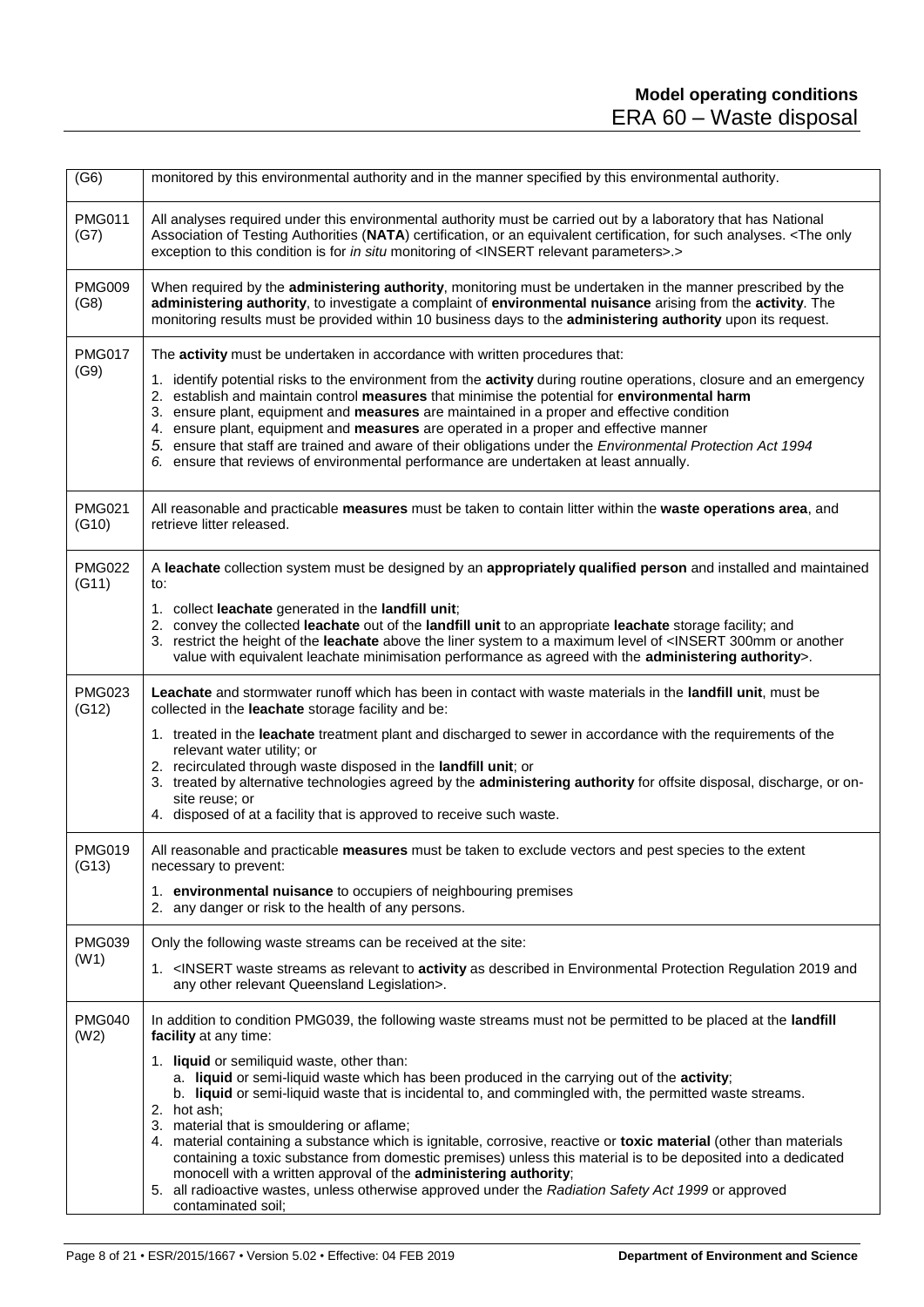<span id="page-8-0"></span>

|                                            | 6. an explosive;<br>7. ammunition, other than ammunition that no longer contains explosives, pyrotechnics or propellants apart from<br>trace residues that are no longer capable of supporting combustion or an explosive reaction.                                                                                                                                                                                                                                                       |     |       |  |  |  |  |  |
|--------------------------------------------|-------------------------------------------------------------------------------------------------------------------------------------------------------------------------------------------------------------------------------------------------------------------------------------------------------------------------------------------------------------------------------------------------------------------------------------------------------------------------------------------|-----|-------|--|--|--|--|--|
| <b>PMG041</b><br>(W3)                      | Deposited waste must be covered as soon as practicable to limit stormwater infiltration, prevent exposure of waste<br>and prevent issues arising from vectors and pest species.                                                                                                                                                                                                                                                                                                           |     |       |  |  |  |  |  |
| <b>PMG042</b><br>(W4)                      | Excepting combustion of landfill gas, waste must not be burnt.                                                                                                                                                                                                                                                                                                                                                                                                                            |     |       |  |  |  |  |  |
| <b>PMG043</b><br><b>PMG044</b><br>$(W5)^1$ | <insert approved="" as="" condition="" contaminated="" if="" if<br="" in="" is="" of="" only="" part="" pmg039.="" soil="" stream="" the="" this="" waste="">this condition is deleted, move the table in this condition to a schedule of the environmental authority as they also<br/>form the definition of toxic material used in condition PMG040&gt;</insert>                                                                                                                        |     |       |  |  |  |  |  |
|                                            | Waste and any contaminated soil disposed of at the premises to which this environmental authority relates:                                                                                                                                                                                                                                                                                                                                                                                |     |       |  |  |  |  |  |
|                                            | 1. must be accepted subject to effectively implementing risk assessment practices and procedures for contaminant<br>testing that ensure that the material accepted complies with the maximum contaminant levels and the allowable<br>leaching contaminant levels prescribed in Table - Maximum contaminant levels in soils and Table -<br>Allowable leaching contaminant levels respectively; and                                                                                         |     |       |  |  |  |  |  |
|                                            | 2. if the contaminated soil is used as coverage material, contaminant levels must not exceed the maximum<br>concentration limits in Table - Maximum total contaminant levels in soils used as cover material, must not cause<br>contaminated stormwater release and must not include any soil that is contaminated due to the concentration of<br>monocyclic aromatic hydrocarbons, polycyclic aromatic hydrocarbons, chlorinated hydrocarbons, pesticides, or<br>petroleum hydrocarbons. |     |       |  |  |  |  |  |
|                                            | Table - Maximum contaminant levels in soils                                                                                                                                                                                                                                                                                                                                                                                                                                               |     |       |  |  |  |  |  |
|                                            | Contaminant<br>Maximum contaminant level for clay<br>Maximum contaminant level for<br>lined landfills (mg/kg)<br>double lined landfills (mg/kg)                                                                                                                                                                                                                                                                                                                                           |     |       |  |  |  |  |  |
|                                            | Monocyclic aromatic hydrocarbons (MAH)                                                                                                                                                                                                                                                                                                                                                                                                                                                    |     |       |  |  |  |  |  |
|                                            | Benzene                                                                                                                                                                                                                                                                                                                                                                                                                                                                                   | 10  | 20    |  |  |  |  |  |
|                                            | <b>Ethyl Benzene</b>                                                                                                                                                                                                                                                                                                                                                                                                                                                                      | 500 | 1,000 |  |  |  |  |  |
|                                            | Toluene                                                                                                                                                                                                                                                                                                                                                                                                                                                                                   | 300 | 600   |  |  |  |  |  |
|                                            | Xylene                                                                                                                                                                                                                                                                                                                                                                                                                                                                                    | 250 | 500   |  |  |  |  |  |
|                                            | <b>Total MAH</b>                                                                                                                                                                                                                                                                                                                                                                                                                                                                          | 500 | 1,000 |  |  |  |  |  |
|                                            | Polycyclic aromatic hydrocarbons (PAH)                                                                                                                                                                                                                                                                                                                                                                                                                                                    |     |       |  |  |  |  |  |
|                                            | <b>Total PAH</b>                                                                                                                                                                                                                                                                                                                                                                                                                                                                          | 500 | 1,000 |  |  |  |  |  |
|                                            | Phenolic contaminants                                                                                                                                                                                                                                                                                                                                                                                                                                                                     |     |       |  |  |  |  |  |
|                                            | Non halogenated compounds:                                                                                                                                                                                                                                                                                                                                                                                                                                                                |     |       |  |  |  |  |  |
|                                            | Phenol                                                                                                                                                                                                                                                                                                                                                                                                                                                                                    | 100 | 250   |  |  |  |  |  |
|                                            | m-cresol                                                                                                                                                                                                                                                                                                                                                                                                                                                                                  | 250 | 500   |  |  |  |  |  |
|                                            | o-cresol                                                                                                                                                                                                                                                                                                                                                                                                                                                                                  | 250 | 500   |  |  |  |  |  |
|                                            | p-cresol                                                                                                                                                                                                                                                                                                                                                                                                                                                                                  | 250 | 500   |  |  |  |  |  |

<sup>&</sup>lt;sup>1</sup> The table has been split. Connect business keys: PMG043 is used for double lined landfills; and PMG044 is used for clay lined landfills.

l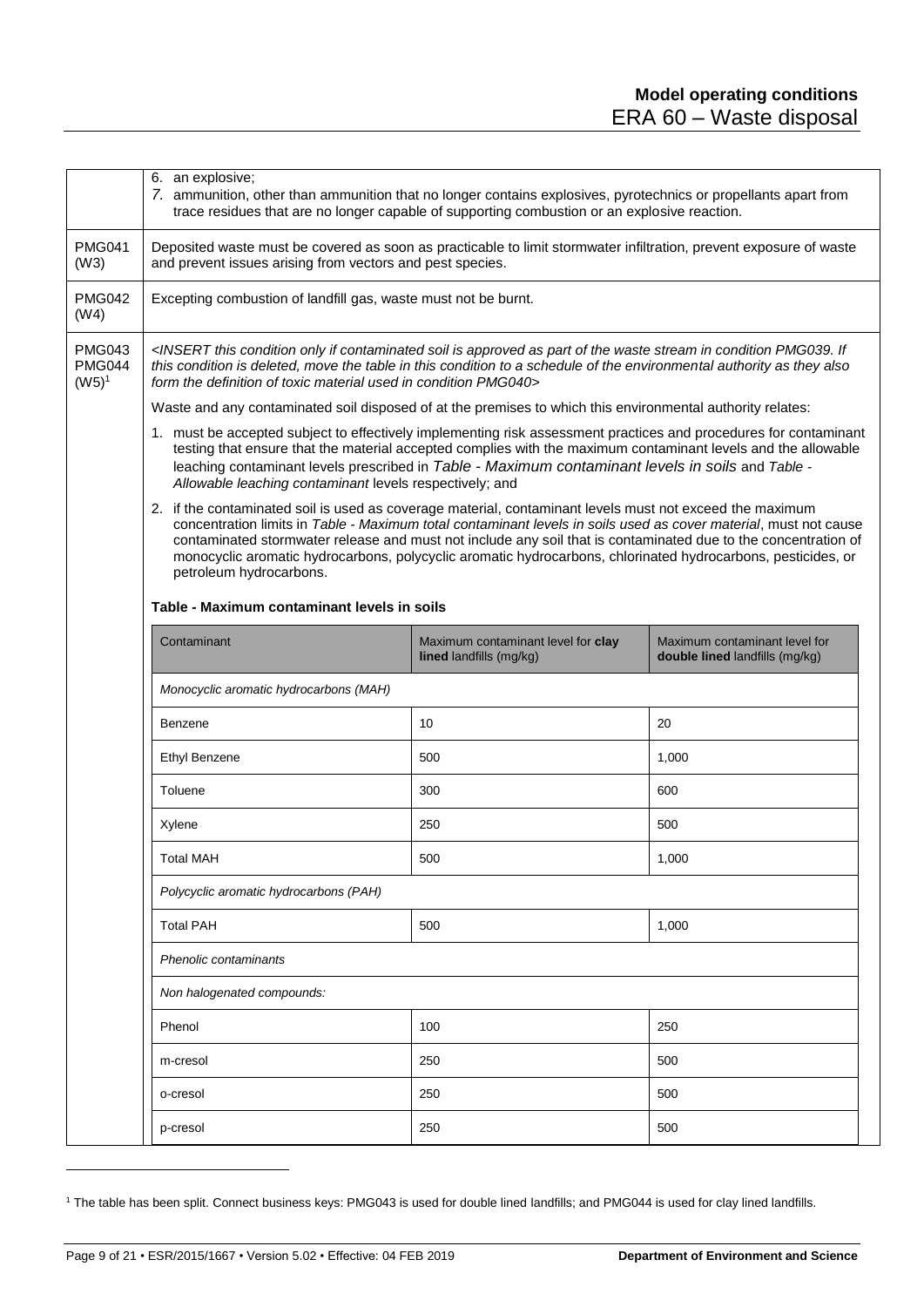| Total non halogenated phenol                                     | 250          | 500          |
|------------------------------------------------------------------|--------------|--------------|
| Halogenated phenol                                               |              |              |
| Chlorophenol                                                     | 1            | $\,$ 5 $\,$  |
| Pentachlorophenol                                                | 5            | 20           |
| Trichlorophenol                                                  | 5            | 20           |
| Total halogenated phenol                                         | $\,$ 5 $\,$  | 20           |
| Chlorinated Hydrocarbons                                         |              |              |
| Chlorinated aliphatic compounds:                                 |              |              |
| Carbon tetrachloride                                             | 5            | 10           |
| 1,2 Dichloroethane                                               | 10           | 20           |
| 1,1 Dichloroethene                                               | $\mathbf{1}$ | $\mathbf{1}$ |
| Tetrachloroethene                                                | 10           | 20           |
| Trichloroethene                                                  | 25           | 25           |
| Total chlorinated aliphatic compounds                            | 50           | 50           |
| Chlorinated aromatic compounds:                                  |              |              |
| Chlorobenzene                                                    | 100          | 200          |
| Hexachlorobenzene                                                | 1            | $\mathbf{1}$ |
| Total chlorinated aromatic compounds                             | 100          | 200          |
| Non scheduled solid polychlorinated<br>biphenyls (PCBs)          | $\sqrt{2}$   | 50           |
| Pesticides                                                       |              |              |
| Total organochlorine                                             | $\mathbf 5$  | 50           |
| Total herbicides                                                 | 25           | 50           |
| Total carbamates                                                 | 25           | 50           |
| Total organophosphorus                                           | 10           | 50           |
| Petroleum hydrocarbons                                           |              |              |
| Total petroleum hydrocarbons $(C_6-C_9)$                         | 500          | 1,000        |
| Total petroleum hydrocarbons (C <sub>10</sub> -C <sub>14</sub> ) | 5,000        | 10,000       |
| Total petroleum hydrocarbons (C <sub>15</sub> -C <sub>28</sub> ) | 10,000       | 50,000       |
| Total petroleum hydrocarbons (C <sub>29</sub> -C <sub>36</sub> ) | 10,000       | 50,000       |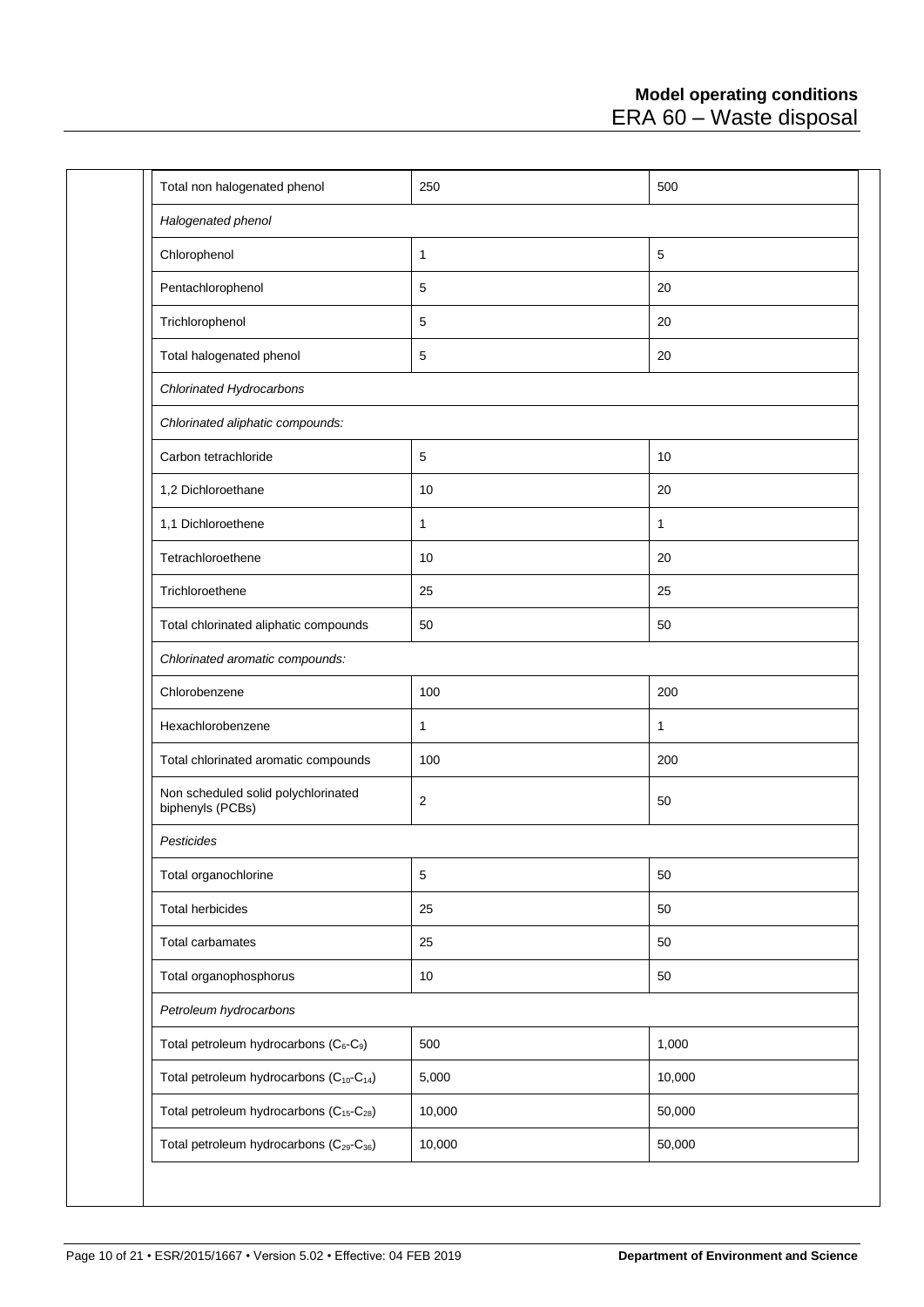$\mathcal{L}_{\mathcal{A}}$ 

| Contaminant               | Allowable leaching contaminant<br>levels (TCLP <sup>*</sup> ) for clay lined<br>landfills (mg/l) | Allowable leaching contaminant levels<br>(TCLP) for double lined landfills<br>(mg/l) |  |  |
|---------------------------|--------------------------------------------------------------------------------------------------|--------------------------------------------------------------------------------------|--|--|
| Non specific contaminants |                                                                                                  |                                                                                      |  |  |
| Biochemical oxygen demand | 20,000                                                                                           | 20,000                                                                               |  |  |
| Total organic carbon      | 10,000                                                                                           | 10,000                                                                               |  |  |
| Petroleum hydrocarbons    | 25                                                                                               | 50                                                                                   |  |  |
| Metals/non-metals         |                                                                                                  |                                                                                      |  |  |
| Antimony                  | 0.5                                                                                              | $\sqrt{5}$                                                                           |  |  |
| Arsenic                   | 0.5                                                                                              | $\sqrt{5}$                                                                           |  |  |
| Barium                    | 10                                                                                               | 100                                                                                  |  |  |
| Cadmium                   | 0.05                                                                                             | 0.5                                                                                  |  |  |
| Chromium                  | 0.5                                                                                              | $\sqrt{5}$                                                                           |  |  |
| Cobalt                    | 0.5                                                                                              | $\sqrt{5}$                                                                           |  |  |
| Copper                    | 10                                                                                               | 100                                                                                  |  |  |
| Lead                      | 0.5                                                                                              | $\sqrt{5}$                                                                           |  |  |
| Mercury                   | 0.01                                                                                             | 0.1                                                                                  |  |  |
| Molybdenum                | 0.1                                                                                              | $\sqrt{5}$                                                                           |  |  |
| Nickel                    | 0.5                                                                                              | $\sqrt{5}$                                                                           |  |  |
| Selenium                  | 0.1                                                                                              | $\mathbf{1}$                                                                         |  |  |
| Silver                    | $0.5\,$                                                                                          | 5                                                                                    |  |  |
| Thallium                  | 0.1                                                                                              | $\mathbf{1}$                                                                         |  |  |
| Tin                       | $0.3\,$                                                                                          | $\mathbf 3$                                                                          |  |  |
| Vanadium                  | $0.5\,$                                                                                          | $\sqrt{5}$                                                                           |  |  |
| Zinc                      | 50                                                                                               | 500                                                                                  |  |  |
| Inorganic anions          |                                                                                                  |                                                                                      |  |  |
| <b>Bromide</b>            | $\,$ 5 $\,$                                                                                      | 50                                                                                   |  |  |
| Chloride                  | 6,000                                                                                            | 6,000                                                                                |  |  |
| Cyanide (total)           | $\mathbf 1$                                                                                      | $\sqrt{5}$                                                                           |  |  |

 $\mathsf{l}$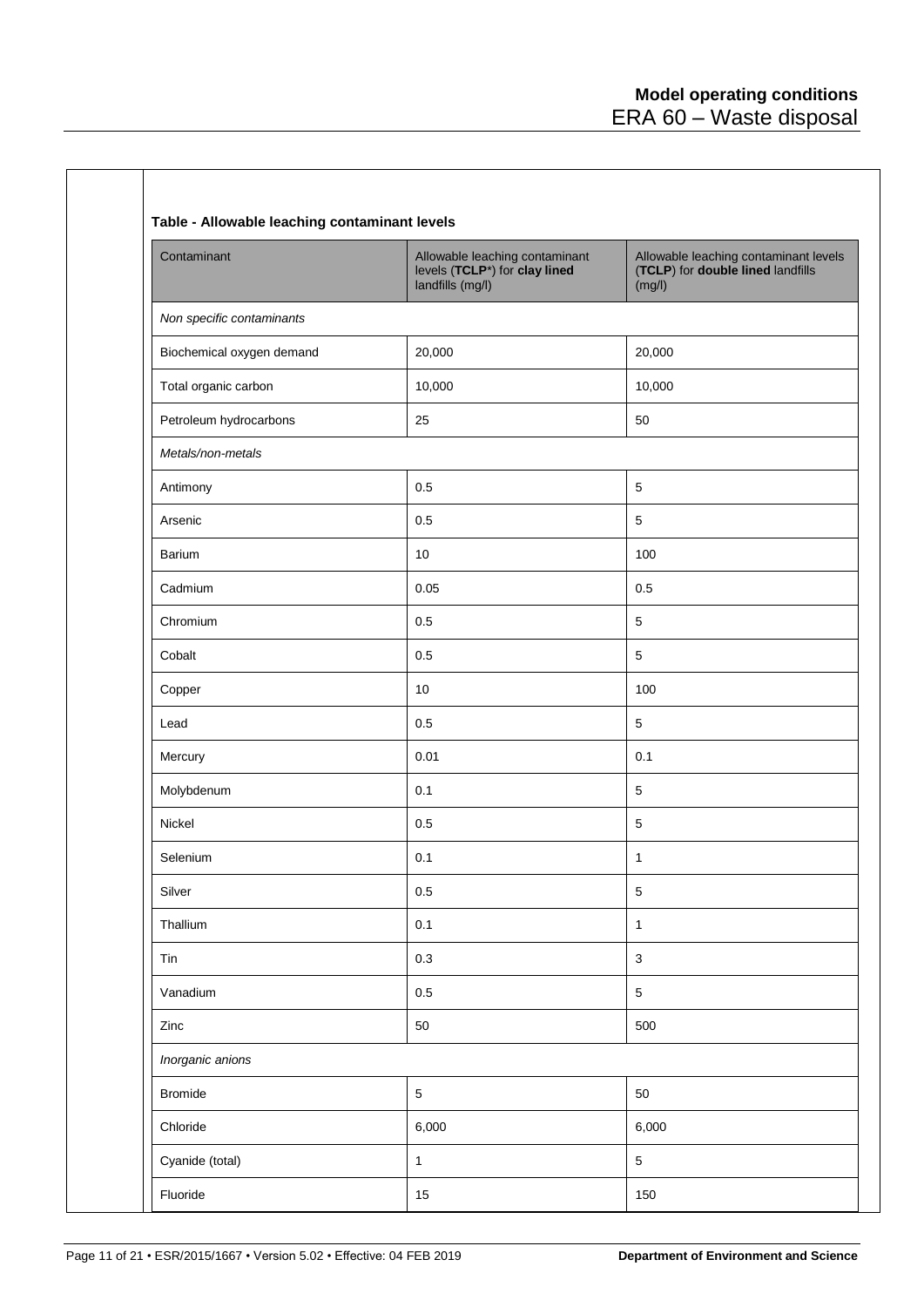| Nitrate                                | 100            | 1,000        |  |  |  |
|----------------------------------------|----------------|--------------|--|--|--|
| Sulphate                               | 2,500          | 4,000        |  |  |  |
| Monocyclic aromatic hydrocarbon (MAH)  |                |              |  |  |  |
| Benzene                                | 0.1            | $\mathbf{1}$ |  |  |  |
| Ethyl benzene                          | $\,$ 5 $\,$    | 50           |  |  |  |
| Toluene                                | $\sqrt{3}$     | 30           |  |  |  |
| Xylene                                 | $\sqrt{2}$     | 20           |  |  |  |
| <b>Total MAH</b>                       | $\mathbf 5$    | 50           |  |  |  |
| Polycyclic aromatic hydrocarbons (PAH) |                |              |  |  |  |
| Anthracene                             | 0.07           | 0.7          |  |  |  |
| Benz (a) anthracene                    | 0.005          | 0.05         |  |  |  |
| Benz (c) phenanthrene                  | 0.005          | 0.05         |  |  |  |
| Benzo (a) pyrene                       | 0.002          | 0.02         |  |  |  |
| Benzo (b) fluoranthene                 | 0.005          | 0.05         |  |  |  |
| Benzo (k) fluoranthene                 | 0.005          | 0.05         |  |  |  |
| Chrysene                               | 0.01           | 0.1          |  |  |  |
| Dibenz (a,h) anthracene                | 0.002          | 0.02         |  |  |  |
| Dibenz (a,h) pyrene                    | 0.01           | 0.1          |  |  |  |
| Dimethylbenz (a) anthracene            | 0.005          | 0.05         |  |  |  |
| Fluoranthene                           | 0.02           | 0.2          |  |  |  |
| Indeno (1,2,3-cd) pyrene               | 0.01           | 0.1          |  |  |  |
| Naphthalene                            | 0.07           | $0.7\,$      |  |  |  |
| Phenanthrene                           | 0.01           | 0.1          |  |  |  |
| Pyrene                                 | 0.07           | 0.7          |  |  |  |
| <b>Total PAH</b>                       | 0.1            | $\mathbf{1}$ |  |  |  |
| Phenolic contaminants                  |                |              |  |  |  |
| Non halogenated compounds:             |                |              |  |  |  |
| Phenol                                 | $\mathbf{1}$   | 10           |  |  |  |
| m-cresol                               | $\overline{2}$ | $20\,$       |  |  |  |
| o-cresol                               | $\overline{2}$ | 20           |  |  |  |
| p-cresol                               | $\overline{2}$ | $20\,$       |  |  |  |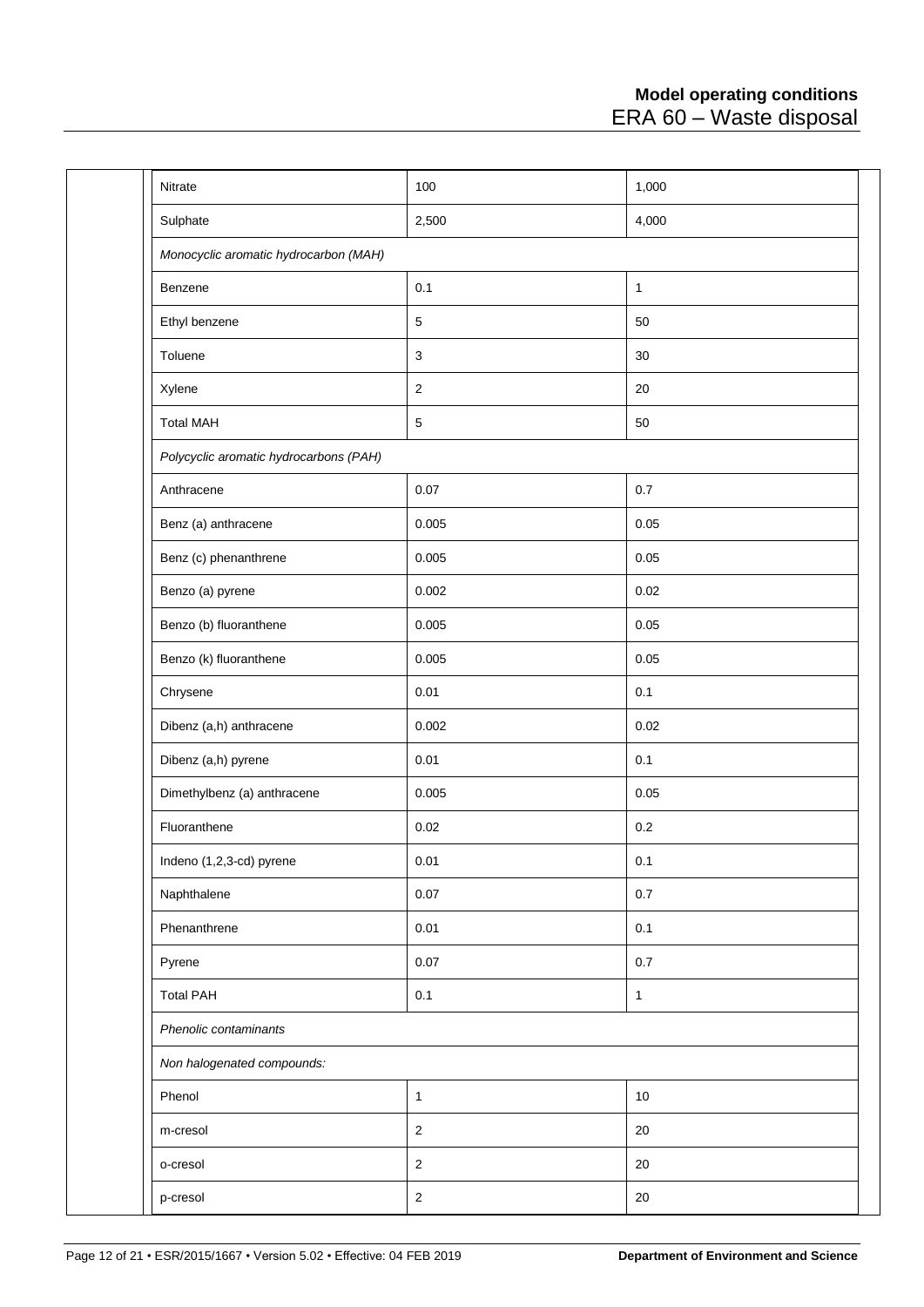| Halogenated phenols             |              |                |  |  |  |  |  |
|---------------------------------|--------------|----------------|--|--|--|--|--|
| Chlorophenol                    | 0.01         | 0.1            |  |  |  |  |  |
| Pentachlorophenol               | 0.1          | 1              |  |  |  |  |  |
| Trichlorophenol                 | 0.1          | $\mathbf{1}$   |  |  |  |  |  |
| Chlorinated hydrocarbons        |              |                |  |  |  |  |  |
| Chlorinated aliphatic compounds |              |                |  |  |  |  |  |
| Carbon tetrachloride            | 0.03         | 0.3            |  |  |  |  |  |
| 1,2 Dichloroethane              | 0.1          | 1              |  |  |  |  |  |
| 1,1 Dichloroethene              | 0.003        | 0.03           |  |  |  |  |  |
| Tetrachloroethene               | 0.1          | 1              |  |  |  |  |  |
| Trichloroethene                 | 0.3          | $\sqrt{3}$     |  |  |  |  |  |
| Chlorinated aromatic compounds  |              |                |  |  |  |  |  |
| Chlorobenzene (total)           | $\mathbf{1}$ | $10$           |  |  |  |  |  |
| Hexachlorobenzene               | 0.002        | 0.02           |  |  |  |  |  |
| Pesticides                      |              |                |  |  |  |  |  |
| Organochlorine                  |              |                |  |  |  |  |  |
| Aldrin                          | 0.001        | 0.01           |  |  |  |  |  |
| Chlordane                       | 0.006        | 0.06           |  |  |  |  |  |
| Chlorpyrifos                    | 0.01         | 0.03           |  |  |  |  |  |
| Dieldrin                        | 0.001        | 0.01           |  |  |  |  |  |
| <b>DDT</b>                      | 0.003        | 0.03           |  |  |  |  |  |
| Endrin                          | 0.001        | 0.01           |  |  |  |  |  |
| Heptachlor                      | 0.003        | 0.03           |  |  |  |  |  |
| Lindane                         | 0.1          | $\mathbf{1}$   |  |  |  |  |  |
| Methoxychlor                    | 0.1          | $\mathbf{1}$   |  |  |  |  |  |
| Toxaphene                       | 0.005        | $0.05\,$       |  |  |  |  |  |
| Herbicides                      |              |                |  |  |  |  |  |
| $2,4-D$                         | 0.1          | $\mathbf{1}$   |  |  |  |  |  |
| $2,4$ -DB                       | $0.2\,$      | $\sqrt{2}$     |  |  |  |  |  |
| $2,4,5 - T$                     | 0.002        | 0.02           |  |  |  |  |  |
| <b>MCPA</b>                     | $0.2\,$      | $\overline{2}$ |  |  |  |  |  |
|                                 |              |                |  |  |  |  |  |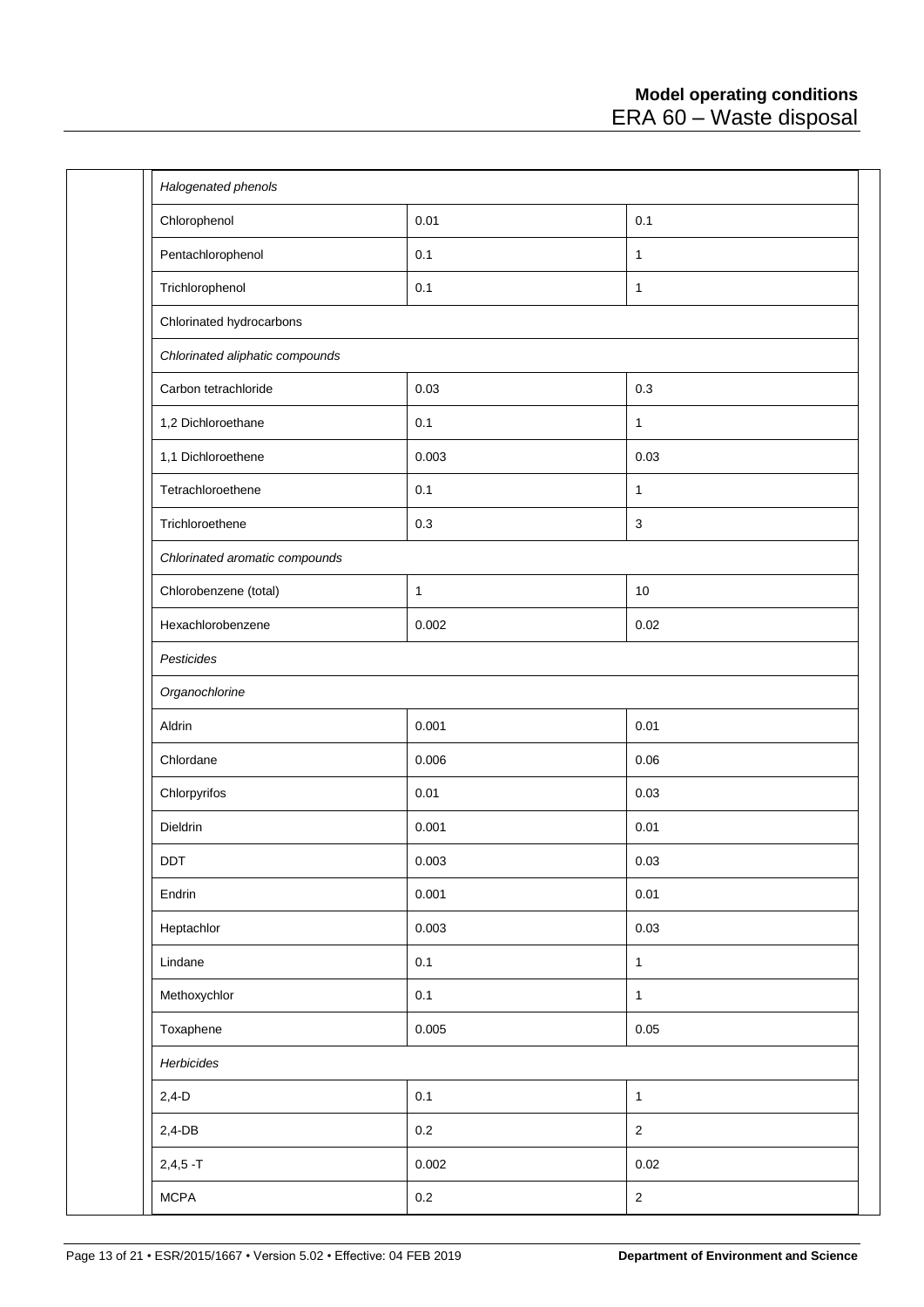| Carbaryl                                                                             |         | 0.06                                                                                                                                                                                                                                                                                                                                                                                     | 0.6                                                                                                                      |
|--------------------------------------------------------------------------------------|---------|------------------------------------------------------------------------------------------------------------------------------------------------------------------------------------------------------------------------------------------------------------------------------------------------------------------------------------------------------------------------------------------|--------------------------------------------------------------------------------------------------------------------------|
| Carbofuran                                                                           |         | 0.03                                                                                                                                                                                                                                                                                                                                                                                     | 0.3                                                                                                                      |
| Organophosphoru                                                                      |         |                                                                                                                                                                                                                                                                                                                                                                                          |                                                                                                                          |
| Diazinon                                                                             |         | 0.01                                                                                                                                                                                                                                                                                                                                                                                     | 0.1                                                                                                                      |
| Methyl Parathion                                                                     |         | 0.006                                                                                                                                                                                                                                                                                                                                                                                    | 0.06                                                                                                                     |
| Parathion                                                                            |         | 0.03                                                                                                                                                                                                                                                                                                                                                                                     | 0.3                                                                                                                      |
| Triazines:                                                                           |         |                                                                                                                                                                                                                                                                                                                                                                                          |                                                                                                                          |
| Atrazine                                                                             |         | 0.01                                                                                                                                                                                                                                                                                                                                                                                     | 0.03                                                                                                                     |
| Simazine                                                                             |         | 0.01                                                                                                                                                                                                                                                                                                                                                                                     | 0.03                                                                                                                     |
| Fluorinated organic compounds                                                        |         |                                                                                                                                                                                                                                                                                                                                                                                          |                                                                                                                          |
| Total fluorinated organic compounds (if<br>leachate reused on or off-site)           |         | 0.0003                                                                                                                                                                                                                                                                                                                                                                                   | 0.0003                                                                                                                   |
| Total fluorinated organic compounds (if<br>leachate not reused on or off-site)       |         | 0.05                                                                                                                                                                                                                                                                                                                                                                                     | 0.05                                                                                                                     |
|                                                                                      |         | Toxicity Characteristic Leaching Procedure (TCLP) extracts from the material are no more than 100 times the concentrations<br>for the screening of gross alpha and gross beta activity concentrations specified in the National Health and Medical Research<br>*Allowable leaching levels to be determined using the TCLP procedure mentioned in United States Department of Environment |                                                                                                                          |
| Council (NHMRC) Australian Drinking Water Guidelines, 2011.                          |         | and Science (EPA), Washington DC (2008) "Test methods for evaluating solid waste, physical/chemical methods" Document<br>number SW 846. 3rd Edition or more recent editions or supplement to that procedure as they become available.<br>Table - Maximum total contaminant levels in soils used as cover material (note: this material is not suitable                                   |                                                                                                                          |
| Contaminant                                                                          |         | Maximum total contaminant levels in soils used as cover material (mg/kg)                                                                                                                                                                                                                                                                                                                 |                                                                                                                          |
|                                                                                      | 200     |                                                                                                                                                                                                                                                                                                                                                                                          |                                                                                                                          |
|                                                                                      | 40      |                                                                                                                                                                                                                                                                                                                                                                                          |                                                                                                                          |
|                                                                                      | 40      |                                                                                                                                                                                                                                                                                                                                                                                          |                                                                                                                          |
|                                                                                      | 240,000 |                                                                                                                                                                                                                                                                                                                                                                                          |                                                                                                                          |
|                                                                                      | 200     |                                                                                                                                                                                                                                                                                                                                                                                          |                                                                                                                          |
| Arsenic (total)<br>Beryllium<br>Cadmium<br>Chromium (iii)<br>Chromium (vi)<br>Copper | 2,000   |                                                                                                                                                                                                                                                                                                                                                                                          |                                                                                                                          |
| for final capping)<br>Lead                                                           | 600     |                                                                                                                                                                                                                                                                                                                                                                                          |                                                                                                                          |
| Manganese                                                                            | 3,000   |                                                                                                                                                                                                                                                                                                                                                                                          |                                                                                                                          |
| Mercury (inorganic)                                                                  | 30      |                                                                                                                                                                                                                                                                                                                                                                                          | For any waste or soil contaminated by radioactive material, the gross alpha and gross beta activity concentration in the |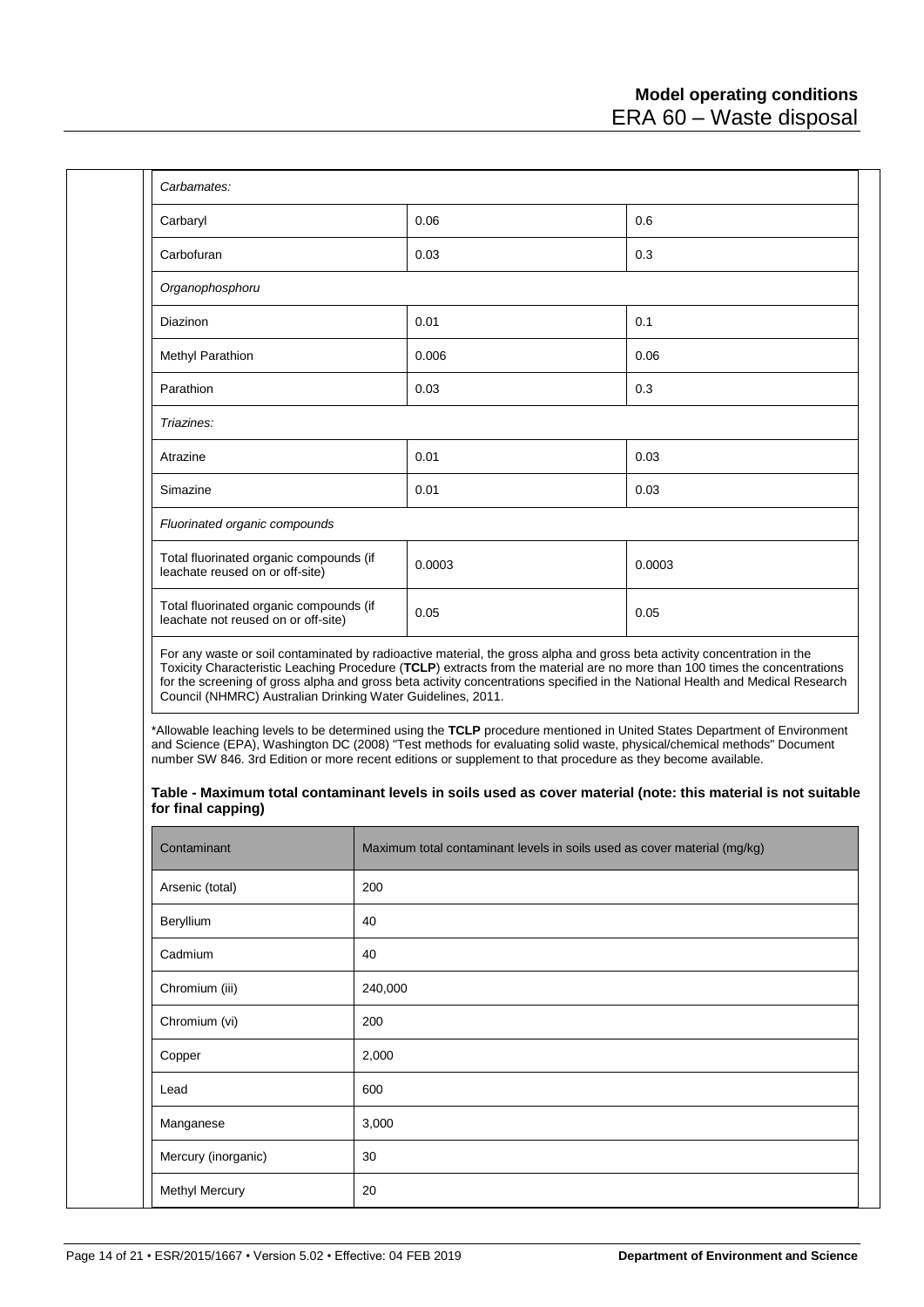<span id="page-14-0"></span>

|                       | Nickel                                                                                                                                                                                                                                                                                                                                                                                                                                                                                                                                                                                                                                                         |                    | 600    |                                         |                   |                                   |                   |                   |  |
|-----------------------|----------------------------------------------------------------------------------------------------------------------------------------------------------------------------------------------------------------------------------------------------------------------------------------------------------------------------------------------------------------------------------------------------------------------------------------------------------------------------------------------------------------------------------------------------------------------------------------------------------------------------------------------------------------|--------------------|--------|-----------------------------------------|-------------------|-----------------------------------|-------------------|-------------------|--|
|                       | Zinc                                                                                                                                                                                                                                                                                                                                                                                                                                                                                                                                                                                                                                                           |                    | 14,000 |                                         |                   |                                   |                   |                   |  |
|                       | PFOS (Perfluoro-octane<br>sulfonate)                                                                                                                                                                                                                                                                                                                                                                                                                                                                                                                                                                                                                           |                    | 6      |                                         |                   |                                   |                   |                   |  |
|                       | PFOA (Perfluoro-octanoic acid)                                                                                                                                                                                                                                                                                                                                                                                                                                                                                                                                                                                                                                 |                    | 16     |                                         |                   |                                   |                   |                   |  |
|                       | Total fluorinated organic<br>compounds                                                                                                                                                                                                                                                                                                                                                                                                                                                                                                                                                                                                                         |                    |        | 10 (not including PFOS & PFOA)          |                   |                                   |                   |                   |  |
| <b>ACOUSTIC</b>       |                                                                                                                                                                                                                                                                                                                                                                                                                                                                                                                                                                                                                                                                |                    |        |                                         |                   |                                   |                   |                   |  |
| <b>PMN002</b><br>(N1) | Noise from the <b>activity</b> must not exceed the levels identified in Table - Noise limits when measured in accordance<br>with the associated monitoring requirements.                                                                                                                                                                                                                                                                                                                                                                                                                                                                                       |                    |        |                                         |                   |                                   |                   |                   |  |
|                       | <b>Table - Noise limits</b>                                                                                                                                                                                                                                                                                                                                                                                                                                                                                                                                                                                                                                    |                    |        |                                         |                   |                                   |                   |                   |  |
|                       |                                                                                                                                                                                                                                                                                                                                                                                                                                                                                                                                                                                                                                                                | Monday to Saturday |        |                                         |                   | <b>Sunday and Public Holidays</b> |                   |                   |  |
|                       | Noise level measured in<br>dB(A)                                                                                                                                                                                                                                                                                                                                                                                                                                                                                                                                                                                                                               | 7am-6pm            |        | 6pm-10pm                                | 10pm-7am          | 7am-6pm                           | 6pm-10pm          | 10pm-7am          |  |
|                       |                                                                                                                                                                                                                                                                                                                                                                                                                                                                                                                                                                                                                                                                |                    |        | Noise measured at the <insert></insert> |                   |                                   |                   |                   |  |
|                       | <insert noise<br="">descriptor&gt;</insert>                                                                                                                                                                                                                                                                                                                                                                                                                                                                                                                                                                                                                    | <insert></insert>  |        | <insert></insert>                       | <insert></insert> | <insert></insert>                 | <insert></insert> | <insert></insert> |  |
|                       | <b>Associated monitoring requirements</b><br>1. All monitoring devices must be calibrated and maintained according to the manufacturer's instruction manual.<br>2. Any monitoring must be in accordance with the most recent version of the administering authority's Noise Measurement<br>Manual.<br>3. Any monitoring of noise emissions from the activity must be undertaken when the activity is in operation.<br>4. <insert any="" associated="" e.g.="" monitoring="" other="" requirements=""> Monitoring location must be in accordance with plan <insert<br>plan title, version and date&gt; attached.</insert<br></insert>                           |                    |        |                                         |                   |                                   |                   |                   |  |
| <b>PMN003</b><br>(N2) | When required by the administering authority, noise monitoring must be undertaken, in accordance with the<br>associated monitoring requirements of Table - Noise limits in condition PMN002, and the results notified within 14<br>days to the administering authority. Monitoring must include:<br>1. $L_{Aeq, adj, T}$<br>2. Background noise (Background) as LA 90, adj, T<br>3. MaxL <sub>pA.T</sub><br>4. the level and frequency of occurrence of any impulsive or tonal noise<br>5. atmospheric conditions including wind speed and direction<br>6. effects due to extraneous factors such as traffic noise<br>7. location, date and time of recording. |                    |        |                                         |                   |                                   |                   |                   |  |
| <b>AIR</b>            |                                                                                                                                                                                                                                                                                                                                                                                                                                                                                                                                                                                                                                                                |                    |        |                                         |                   |                                   |                   |                   |  |
| <b>PMA001</b><br>(A1) | Other than as permitted within this environmental authority, odours or airborne contaminants must not cause<br>environmental nuisance to any sensitive place or commercial place.                                                                                                                                                                                                                                                                                                                                                                                                                                                                              |                    |        |                                         |                   |                                   |                   |                   |  |
| <b>PMA002</b><br>(A2) | The following materials must not be used for dust suppression purposes:<br>1. leachate or landfill gas condensate<br>2. waste oil or other hydrocarbons.                                                                                                                                                                                                                                                                                                                                                                                                                                                                                                       |                    |        |                                         |                   |                                   |                   |                   |  |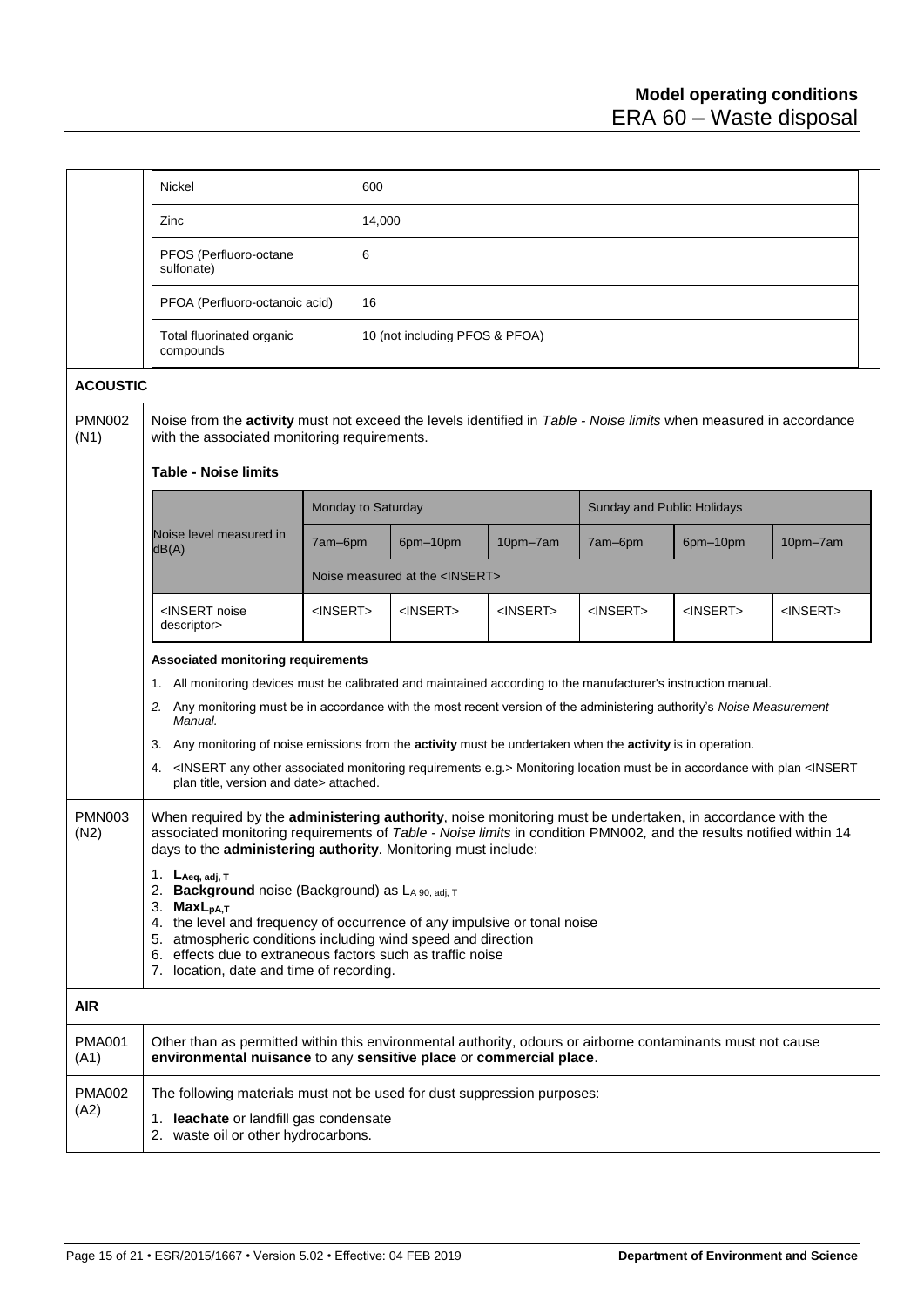| <b>PMA003</b><br>(A3) | <delete 60="" activity="" condition="" does="" era="" gas="" generate="" if="" landfill="" not="" pma003="" pma005="" the="" to=""></delete>                                                                                                                                                                                                                                                                                                                                                                                                                                                                                                                                                                                     |  |  |  |
|-----------------------|----------------------------------------------------------------------------------------------------------------------------------------------------------------------------------------------------------------------------------------------------------------------------------------------------------------------------------------------------------------------------------------------------------------------------------------------------------------------------------------------------------------------------------------------------------------------------------------------------------------------------------------------------------------------------------------------------------------------------------|--|--|--|
|                       | Landfill gas must not exceed the following limits:                                                                                                                                                                                                                                                                                                                                                                                                                                                                                                                                                                                                                                                                               |  |  |  |
|                       | 1. 500 parts per million at a height of 50mm above the final and intermediate cover surface including the batter<br>slopes of the landfill unit                                                                                                                                                                                                                                                                                                                                                                                                                                                                                                                                                                                  |  |  |  |
|                       | 2. 25% of the lower explosive limit of the landfill site boundary when measured in facility structures (but excluding<br>facility structures used for landfill gas control and recovery, and leachate collection system components)<br>3. the lower explosive limit in subsurface geology at or beyond the landfill site boundary<br>4. landfill gas collected is reused or efficiently flared in a manner that avoids environmental harm<br>5. 25% of the lower explosive limit within service pits, service trenches, stormwater drains or other structures<br>beyond the landfill site boundary.                                                                                                                              |  |  |  |
| <b>PMA004</b><br>(A4) | A landfill gas monitoring network must be installed for each landfill unit to measure methane levels in facility<br>structures and at the landfill site boundary, as prescribed by condition PMA003. The network must consist of gas<br>monitoring devices, such as monitoring bores and be developed by an appropriately qualified person in the fields<br>of hydrogeology and landfill gas monitoring program design to be able to competently make recommendations about<br>these matters.                                                                                                                                                                                                                                    |  |  |  |
| <b>PMA005</b><br>(A5) | If methane gas levels exceeding methane standards referred to in condition PMA003 are detected, all necessary<br>steps must immediately be taken to ensure protection of human health.                                                                                                                                                                                                                                                                                                                                                                                                                                                                                                                                           |  |  |  |
| <b>LAND</b>           |                                                                                                                                                                                                                                                                                                                                                                                                                                                                                                                                                                                                                                                                                                                                  |  |  |  |
| <b>PML008</b><br>(L1) | When the deposition of waste to the landfill unit ceases, a final capping system to the landfill unit must be<br>designed by an appropriately qualified person and installed to minimise:                                                                                                                                                                                                                                                                                                                                                                                                                                                                                                                                        |  |  |  |
|                       | 1. infiltration of water into the landfill unit and water ponding on the surface; and<br>2. the likelihood of any erosion occurring to either the final capping system or the landfilled materials.                                                                                                                                                                                                                                                                                                                                                                                                                                                                                                                              |  |  |  |
|                       | A final capping system is not required where the deposition of waste to a landfill unit ceases temporarily for the<br>purpose of using an alternative working face.                                                                                                                                                                                                                                                                                                                                                                                                                                                                                                                                                              |  |  |  |
| <b>PML009</b><br>(L2) | Land that has been disturbed for activities conducted under this environmental authority must be rehabilitated in a<br>manner such that:                                                                                                                                                                                                                                                                                                                                                                                                                                                                                                                                                                                         |  |  |  |
|                       | 1. suitable species of vegetation for the location are established and sustained for earthen surfaces<br>2. potential for erosion is minimised<br>3. the quality of water, including seepage, released from the site does not cause environmental harm<br>4. potential for environmental nuisance caused by dust is minimised<br>5. the water quality of any residual water body does not have potential to cause environmental harm<br>6. the final landform is stable and protects public safety<br>7. the contaminant concentrations within the final capping layer are appropriate for the final land use and in<br>accordance with the 'National Environmental Protection (Assessment of Soil Contamination) Measure 1999.' |  |  |  |
| <b>PML010</b><br>(L3) | Following cessation of deposition of waste in the landfill unit, post-closure care of the landfill unit must be<br>conducted for a period of 30 years or until the administering authority determines, on the basis of correct<br>information, that the landfill unit and surrounding site are stable and that no release of waste materials, leachate,<br>landfill gas or other contaminants that may cause environmental harm is likely.                                                                                                                                                                                                                                                                                       |  |  |  |
| <b>PML011</b><br>(L4) | The program of post-closure care implemented must be effective in preventing and/or minimising the likelihood of<br>environmental harm being caused. The program must include measures to:                                                                                                                                                                                                                                                                                                                                                                                                                                                                                                                                       |  |  |  |
|                       | 1. maintain the structural integrity and effectiveness of the final capping system;<br>2. maintain and operate the leachate collection system;<br>3. maintain the groundwater monitoring system and monitor quality of groundwater at a frequency sufficient to<br>detect any release of contaminants to groundwater;<br>4. maintain and operate the landfill gas monitoring system; and<br>5. maintain and operate the landfill gas collection system.                                                                                                                                                                                                                                                                          |  |  |  |
|                       | <delete 4="" 5="" accepts="" and="" construction="" demolition="" dot="" if="" landfill="" only="" points="" the="" waste=""></delete>                                                                                                                                                                                                                                                                                                                                                                                                                                                                                                                                                                                           |  |  |  |
| <b>PML012</b><br>(L5) | A site management plan pursuant to Chapter 7, Part 8, Division 5 of the Environmental Protection Act 1994 must be<br>developed and provided to the administering authority at least 12 months before the expected final receipt of<br>waste in the landfill unit. The site management plan must include, but is not to be limited to, the future land use and                                                                                                                                                                                                                                                                                                                                                                    |  |  |  |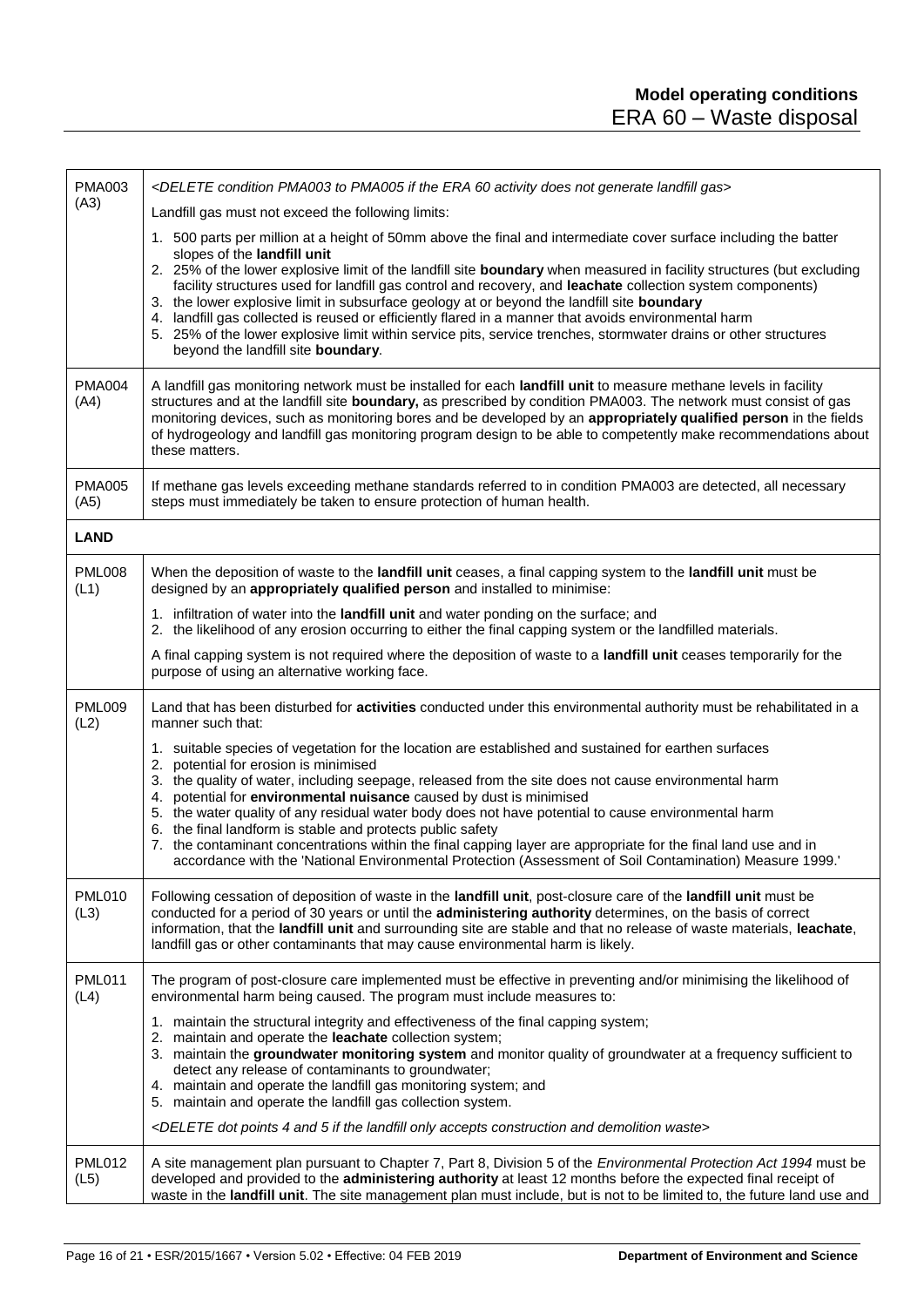<span id="page-16-0"></span>

|                        | actions intended to be taken for compliance with the closure and post-closure care requirements of this approval.                                                                                                                                                                                                                                                                                                                                                                                                                                                     |                   |                                                                                                                                                                                                                                     |                   |                                                              |                       |  |  |
|------------------------|-----------------------------------------------------------------------------------------------------------------------------------------------------------------------------------------------------------------------------------------------------------------------------------------------------------------------------------------------------------------------------------------------------------------------------------------------------------------------------------------------------------------------------------------------------------------------|-------------------|-------------------------------------------------------------------------------------------------------------------------------------------------------------------------------------------------------------------------------------|-------------------|--------------------------------------------------------------|-----------------------|--|--|
| <b>WATER</b>           |                                                                                                                                                                                                                                                                                                                                                                                                                                                                                                                                                                       |                   |                                                                                                                                                                                                                                     |                   |                                                              |                       |  |  |
| <b>PMW009</b><br>(WT1) | The only contaminants to be released to surface waters are <describe e.g.="" permitted="" release="" settled="" treated<br="">stormwater runoff waters from areas of the site not likely to be contaminated with waste materials&gt; to waters<br/>described as &lt; Describe waterway and location&gt; in accordance with Table - Surface water release limits and the<br/>associated monitoring requirements.<br/>Table - Surface water release limits</describe>                                                                                                   |                   |                                                                                                                                                                                                                                     |                   |                                                              |                       |  |  |
|                        | Release Point(s) Description<br>(GDA94 decimal degrees) *                                                                                                                                                                                                                                                                                                                                                                                                                                                                                                             |                   | <b>Quality characteristic</b><br>(units)                                                                                                                                                                                            | Limit             | <b>Limit Type</b>                                            | Minimum<br>Monitoring |  |  |
|                        | Latitude                                                                                                                                                                                                                                                                                                                                                                                                                                                                                                                                                              | Longitude         |                                                                                                                                                                                                                                     |                   |                                                              | Frequency             |  |  |
|                        | <insert></insert>                                                                                                                                                                                                                                                                                                                                                                                                                                                                                                                                                     | <insert></insert> | <insert quality<br="" relevant="">characteristics for activity affected<br/>waterway and environmental values.<br/>Parameters may include pH,<br/>dissolved oxygen, suspended solids,<br/>turbidity, and conductivity.&gt;</insert> | <insert></insert> | <insert><br/>e.g.<br/>Maximum<br/>Minimum<br/>Range</insert> | <insert></insert>     |  |  |
|                        | *Decimal degrees to be provided to a minimum of 4 decimal places.                                                                                                                                                                                                                                                                                                                                                                                                                                                                                                     |                   |                                                                                                                                                                                                                                     |                   |                                                              |                       |  |  |
|                        | <b>Associated monitoring requirements</b><br>$\leq$ INSERT the following as relevant $\geq$                                                                                                                                                                                                                                                                                                                                                                                                                                                                           |                   |                                                                                                                                                                                                                                     |                   |                                                              |                       |  |  |
|                        |                                                                                                                                                                                                                                                                                                                                                                                                                                                                                                                                                                       |                   |                                                                                                                                                                                                                                     |                   |                                                              |                       |  |  |
|                        | 1.                                                                                                                                                                                                                                                                                                                                                                                                                                                                                                                                                                    |                   | Monitoring location OR release points/areas must be in accordance with plan <insert and="" date="" plan="" title,="" version=""> attached.</insert>                                                                                 |                   |                                                              |                       |  |  |
|                        | Monitoring must be in accordance with the methods prescribed in the current edition of the Department of Environment and<br>2.<br>Science Monitoring and Sampling Manual.<br>3. Samples must be taken using representative samples.<br>4. All determinations must employ analytical practical quantification limits sufficiently low enough to enable comparisons to be<br>made against water quality objectives/limits relevant to the particular water quality characteristic.<br>Monitoring must be undertaken during a release as per the frequency stated.<br>5. |                   |                                                                                                                                                                                                                                     |                   |                                                              |                       |  |  |
|                        |                                                                                                                                                                                                                                                                                                                                                                                                                                                                                                                                                                       |                   |                                                                                                                                                                                                                                     |                   |                                                              |                       |  |  |
|                        |                                                                                                                                                                                                                                                                                                                                                                                                                                                                                                                                                                       |                   |                                                                                                                                                                                                                                     |                   |                                                              |                       |  |  |
|                        |                                                                                                                                                                                                                                                                                                                                                                                                                                                                                                                                                                       |                   |                                                                                                                                                                                                                                     |                   |                                                              |                       |  |  |
|                        | 6.                                                                                                                                                                                                                                                                                                                                                                                                                                                                                                                                                                    |                   | All monitoring devices must be correctly calibrated and maintained.                                                                                                                                                                 |                   |                                                              |                       |  |  |
|                        |                                                                                                                                                                                                                                                                                                                                                                                                                                                                                                                                                                       |                   | 7. <insert any="" associated="" monitoring="" other="" requirements="">.</insert>                                                                                                                                                   |                   |                                                              |                       |  |  |
| <b>PMW010</b><br>(WT2) | Monitoring of contaminant releases to waters must be undertaken in accordance with condition PMW009 and<br>records of the results must be kept.                                                                                                                                                                                                                                                                                                                                                                                                                       |                   |                                                                                                                                                                                                                                     |                   |                                                              |                       |  |  |
| <b>PMW011</b><br>(WT3) | In addition to PMW010, the release to waters must not:                                                                                                                                                                                                                                                                                                                                                                                                                                                                                                                |                   |                                                                                                                                                                                                                                     |                   |                                                              |                       |  |  |
|                        | 1. have any other properties at a concentration that is capable of causing environmental harm<br>2. produce any slick or other visible evidence of oil or grease, nor contain visible floating oil, grease, scum, litter or<br>other visually objectionable matter.                                                                                                                                                                                                                                                                                                   |                   |                                                                                                                                                                                                                                     |                   |                                                              |                       |  |  |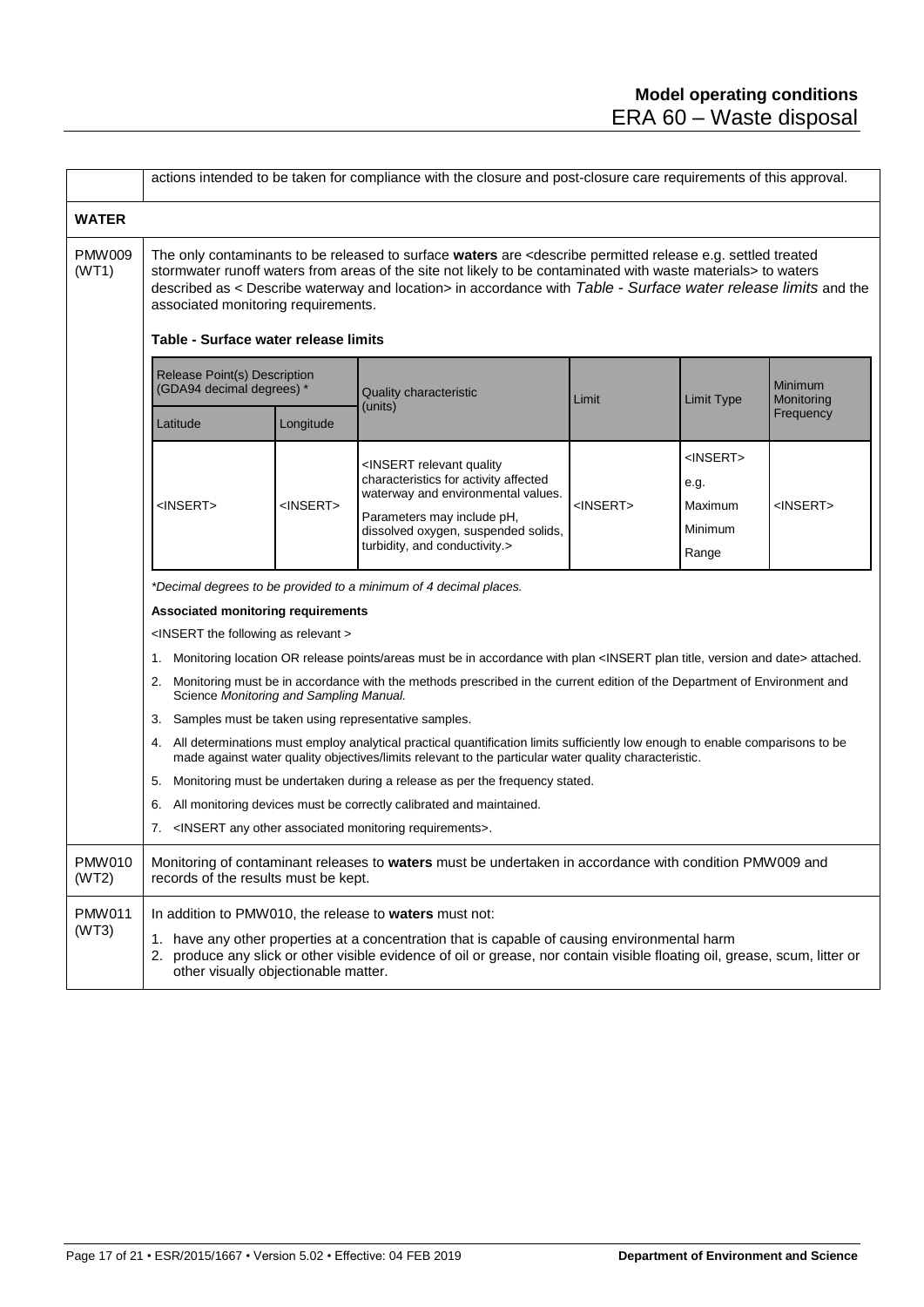<span id="page-17-0"></span>

| <b>PMW012</b><br>(WT4) | The release of contaminants to groundwater as a result of the <b>activity</b> must:<br>1. be monitored from the uppermost aquifer at locations hydraulically up-gradient and down-gradient of the<br>landfilled waste; and<br>2. not cause environmental harm; or<br>3. not exceed the limits for the quality characteristics prescribed in Table 1 - Groundwater quality limits -<br>Detection monitoring, at or beyond the edge of the groundwater attenuation zone.<br>Table 1 - Groundwater quality limits - Detection monitoring |                   |                   |  |  |  |  |
|------------------------|---------------------------------------------------------------------------------------------------------------------------------------------------------------------------------------------------------------------------------------------------------------------------------------------------------------------------------------------------------------------------------------------------------------------------------------------------------------------------------------------------------------------------------------|-------------------|-------------------|--|--|--|--|
|                        | <b>Quality Characteristic</b>                                                                                                                                                                                                                                                                                                                                                                                                                                                                                                         | Limit             | <b>Limit Type</b> |  |  |  |  |
|                        | <insert characteristics="" include="" indicators<br="" key="" quality="">of leachate for the type of waste disposed, common<br/>anions and cations, and in acid sulfate soil situations,<br/>indicators of ASS oxidation&gt;</insert>                                                                                                                                                                                                                                                                                                 | <insert></insert> | Maximum           |  |  |  |  |
|                        | <b>Associated monitoring requirements</b><br><insert as="" monitoring="" relevant="" requirements=""></insert>                                                                                                                                                                                                                                                                                                                                                                                                                        |                   |                   |  |  |  |  |
| <b>PMW008</b><br>(WT5) | The stormwater runoff from disturbed areas, generated by (up to and including) a 24 hour storm event with an<br>average recurrence interval of 1 in 10 years must be retained on site or managed to remove contaminants before<br>release.                                                                                                                                                                                                                                                                                            |                   |                   |  |  |  |  |
| <b>PMW013</b><br>(WT6) | The controlled release of treated/settled stormwater must be conducted in a way and at a rate that does not cause:<br>1. re-suspension of particles; or<br>2. erosion of bed or banks of receiving waters; or<br>3. landscape damage; or<br>4. ponding of the water; or<br>5. vegetation damage.                                                                                                                                                                                                                                      |                   |                   |  |  |  |  |
| <b>PMW014</b><br>(WT7) | All batteries, liquid chemicals, fuels, and other liquid substances with potential to cause environmental harm must<br>be stored within a secondary containment system that is impervious to the materials stored within it, and must be<br>managed to prevent the release of contaminants to waters or land.                                                                                                                                                                                                                         |                   |                   |  |  |  |  |
| <b>PMW015</b><br>(WT8) | A liner system must be installed and maintained to:<br>1. prevent release of contaminants, including leachate, to land and waters; and<br>2. prevent subsurface migration of landfill gas from the landfill unit.                                                                                                                                                                                                                                                                                                                     |                   |                   |  |  |  |  |

### **6 Definitions<sup>2</sup>**

l

Note that where a term is not defined, the definition in the EP Act, its regulations or environmental protection policies must be used. If a word remains undefined it has its ordinary meaning.

NOTE: Where the prefix 'PD' accompanies a definition (e.g. PD077), this code refers to a Connect business key. Where there is no Connect business key, the definition provided below is not included in a condition rather the definition relates to the supporting text in this document.

**PD075 - 24 hour storm event with an average recurrence interval of 1 in 10 years** means the maximum rainfall depth from a 24 hour duration precipitation event with an average recurrence interval of once in 10 years. *For example, an Intensity-Frequency-Duration table for a 24 hour duration event with an average recurrence interval of* 

<sup>&</sup>lt;sup>2</sup> Note to administering authority officers: These definitions have been developed for consistent use across the State. However it is recognised that in rare circumstances, a definition might need to be amended to fit a particular type of operation. Delete this footnote once the definition has been added into the environmental authority.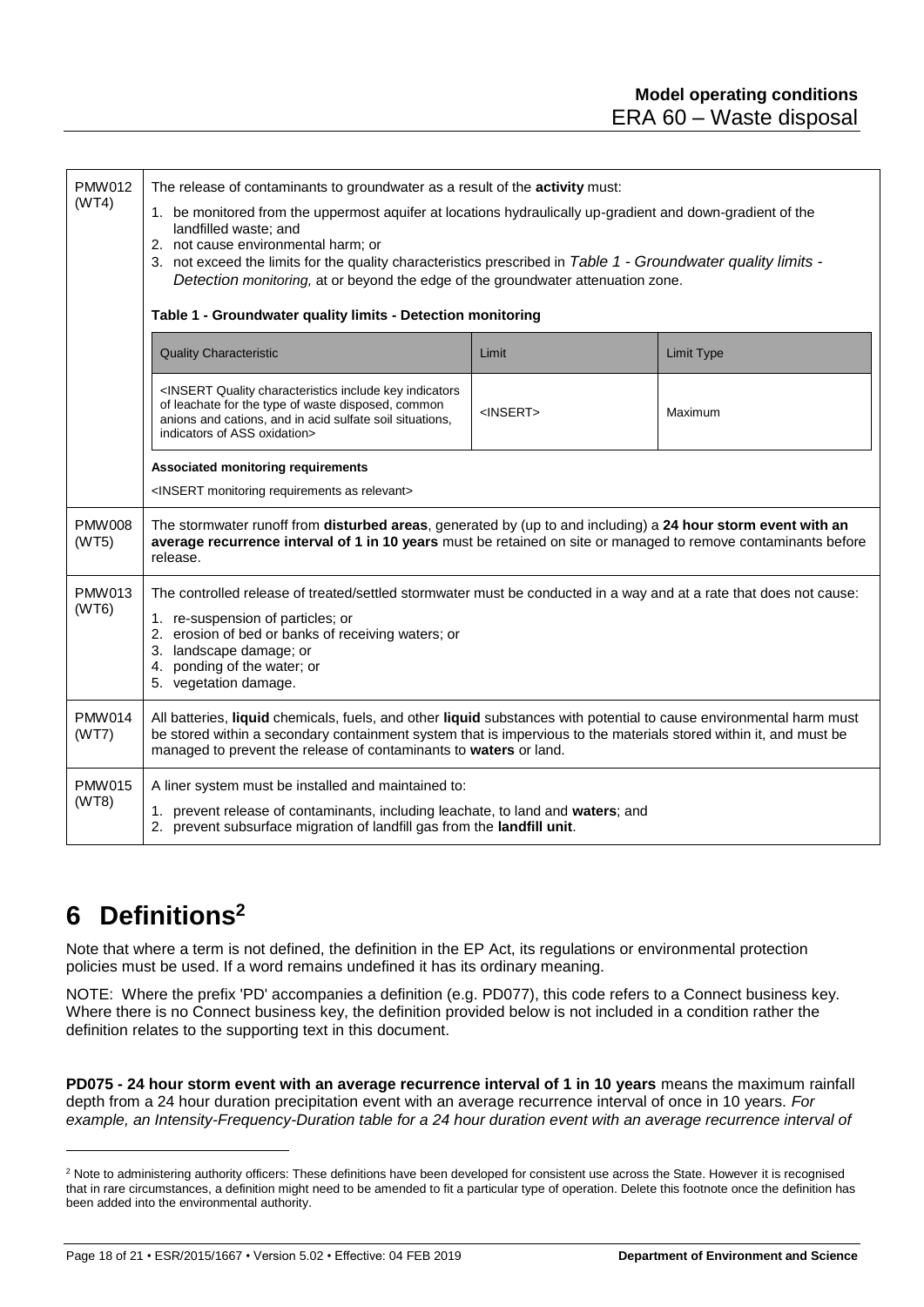*1 in 10 years, identifies a rainfall intensity of 8.2mm/hour. The rainfall depth for this event is therefore 24 hour x 8.2mm/hour = 196.8mm.*

**PD077 - Activity** means the environmentally relevant activities, whether resource activities or prescribed activities, to which the environmental authority relates.

**PD078 - Administering authority** means the Department of Environment and Science or its successor or predecessors.

**PD085 - Appropriately qualified person(s)** means a person or persons who has professional qualifications, training, skills or experience relevant to the nominated subject matter and can give authoritative assessment, advice and analysis to performance relative to the subject matter using the relevant protocols, standards, methods or literature.

**PD087 - Background** means noise, measured in the absence of the noise under investigation, as L A90,T being the A-weighted sound pressure level exceeded for 90 per cent of the time period of not less than 15 minutes, using Fast response.

**PD093 - Boundary** means within one metre of the cadastral boundary of the site.

**PD097 - Clay lined** means a landfill lined with compacted clay at least 600 mm thick achieving a maximum permeability of 1 X 10-9 metres per second or alternate such as an engineered geosynthetic agreed in writing as equivalent in performance by the **administering authority**.

**PD099 - Commercial place** means a place used as a workplace, an office or for business or commercial purposes and includes a place within the curtilage of such a place reasonably used by persons at that place.

**PD110 - Disturbed areas** includes areas:

- 1. that are susceptible to erosion;
- 2. that are contaminated by the **activity**; and/or
- 3. upon which stockpiles of soil or other materials are located.

**PD111 - Double lined** means a landfill lined with compacted clay at least 600mm thick achieving a maximum permeability of 1x10-9 metres per second overlain with 1.5mm **HDPE** synthetic liner or alternate double liner system agreed in writing as equivalent in performance by the **administering authority.**

**General waste** means waste other than regulated waste.

**PD123 - Environmental nuisance** as defined in Chapter 1 of the *Environmental Protection Act 1994*.

**PD129 - Groundwater** means water that occurs naturally in, or is introduced artificially into, an aquifer.

**PD130 - Groundwater monitoring system** means a system of groundwater monitoring devices, such as monitoring bores, used to provide data in respect to the level and quality of groundwater in the uppermost aquifer where the location of the groundwater monitoring devices is such that comparisons of groundwater quality and groundwater level can be made between groundwater flowing from beneath the site (down-gradient flow) of the **activity** and groundwater flowing towards the site of the **activity** (up-gradient flow).

**PD131 - HDPE** means high density polyethylene

**PD134 - L<sub>Aeg adi,T</sub>** means the adjusted A weighted equivalent continuous sound pressure level measures on fast response, adjusted for tonality and impulsiveness, during the time period T, where T is measured for a period no less than 15 minutes when the **activity** is causing a steady state noise, and no shorter than one hour when the approved **activity** is causing an intermittent noise.

**PD139 - Landfill unit** means a discrete area of land or an excavation that receives solid waste.

**PD138 - Landfill facility** means land and structures at the site approved used for the disposal of solid waste.

**PD140 - Leachate** means a **liquid** that has passed through or emerged from, or is likely to have passed through or emerged from, a material stored, processed or disposed of at the site that contains soluble, suspended or miscible contaminants likely to have been derived from the said material.

**PD141 - Liquid** means any substance that:

- 1. has an angle of repose of less than five degrees; or
- 2. becomes free flowing at or below 60 degrees Celsius or when it is transported; or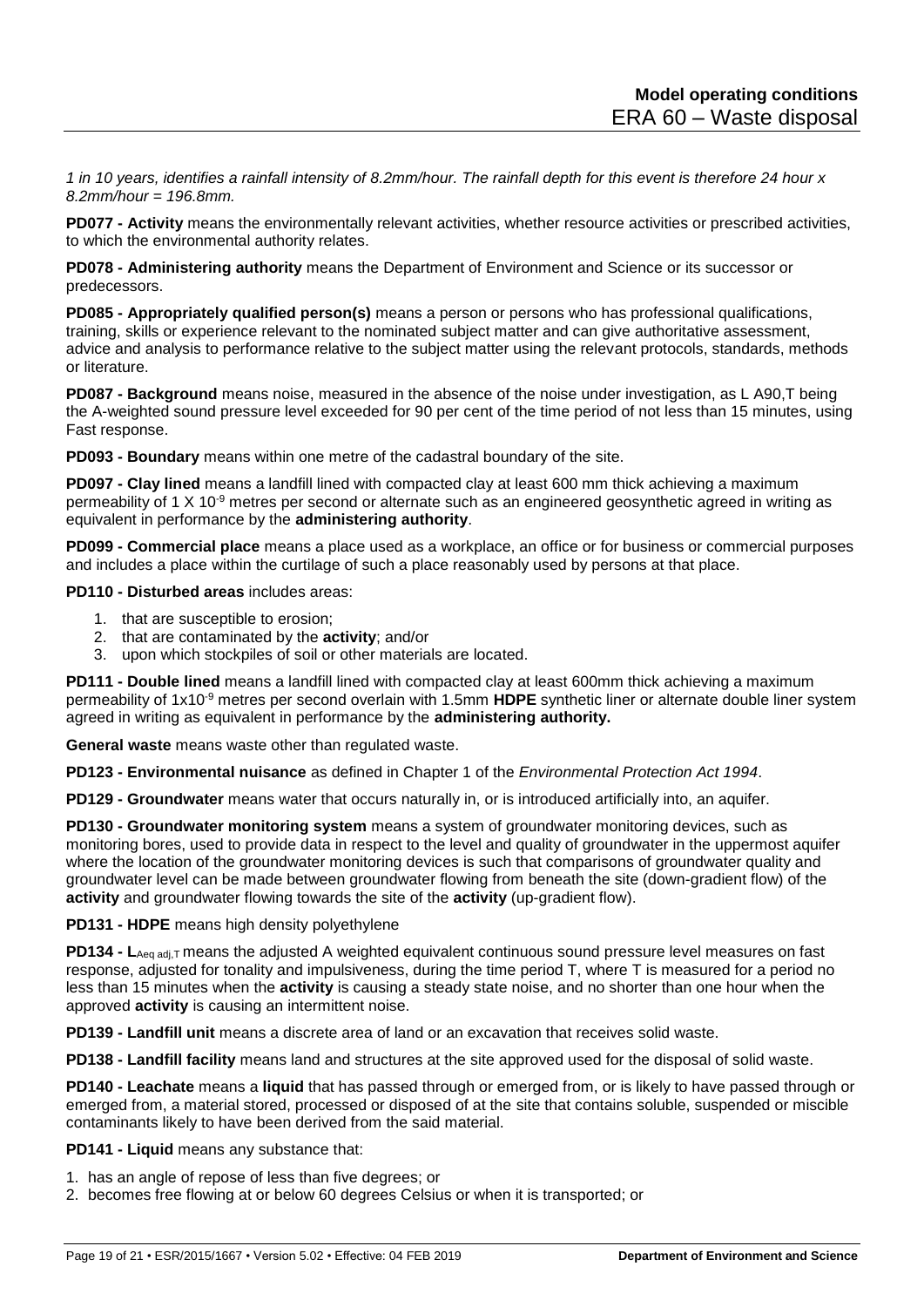3. is not generally capable of being picked up by a spade or shovel.

**PD143 - Max**LpA,T means the maximum A-weighted sound pressure level measured over a time period T of not less than 15 minutes, using Fast response.

**PD144 - Measures** has the broadest interpretation and includes plant, equipment, physical objects, monitoring, procedures, actions, directions and competency.

**PD147 - NATA** means National Association of Testing Authorities.

**Noxious** means harmful or injurious to health or physical well-being.

**Offensive** means causing offence or displeasure; is unreasonably disagreeable to the sense; disgusting, nauseous or repulsive.

**Prescribed water contaminants** means contaminants listed within Schedule 10 of the Environmental Protection Regulation 2019.

**PD163 - Records** include breach notifications, written procedures, analysis results, monitoring reports and monitoring programs required under a condition of this authority.

#### **PD167 - Release of a contaminant into the environment** means to:

- 1. deposit, discharge, emit or disturb the contaminant; and
- 2. cause or allow the contaminant to be deposited, discharged, emitted or disturbed; and
- 3. fail to prevent the contaminant from being deposited, discharged emitted or disturbed; and
- 4. allow the contaminant to escape; and
- 5. fail to prevent the contaminant from escaping.

**PD176 - Sensitive place** includes the following and includes a place within the curtilage of such a place reasonably used by persons at that place:

- 1. a dwelling, residential allotment, mobile home or caravan park, residential marina or other residential premises; or
- 2. a motel, hotel or hostel; or
- 3. a kindergarten, school, university or other educational institution; or
- 4. a medical centre or hospital; or
- 5. a protected area under the *Nature Conservation Act 1992*, the *Marine Parks Act 2004* or a World Heritage Area; or
- 6. a public thoroughfare, park or gardens; or
- 7. for noise, a place defined as a sensitive receptor for the purposes of the Environmental Protection (Noise) Policy 2019.

**PD186 - TCLP** means a toxicity characteristic leaching procedure.

#### **PD193<sup>3</sup> - Toxic material** means:

- 1. cytotoxic wastes;
- 2. drugs and poisons as cited in the Standards for Uniform Scheduling of Drugs and Poisons (Schedules 8 and 9 drugs as per the Poisons (Health and Drugs) Regulation 1996); and
- 3. any other material that:
	- a. has contaminant concentrations in the waste exceeding the allowable levels in Table Maximum contaminant levels in soils; or
	- b. has leaching contaminant levels in the waste when measured in accordance with toxicity characteristic leaching procedure (TCLP), exceeding the concentrations prescribed in Table - Allowable leaching contaminant levels..

**PD198 - Waste operations area** means the following areas:

- 1. waste receiving
- 2. sorting

l

<sup>3.</sup> treating

<sup>3</sup> Where neither condition PMG043 nor PMG044 are used, the Connect definition PD212 or PD213 should be used. These definitions include the relevant tables for double-lined and clay lined landfills respectively.